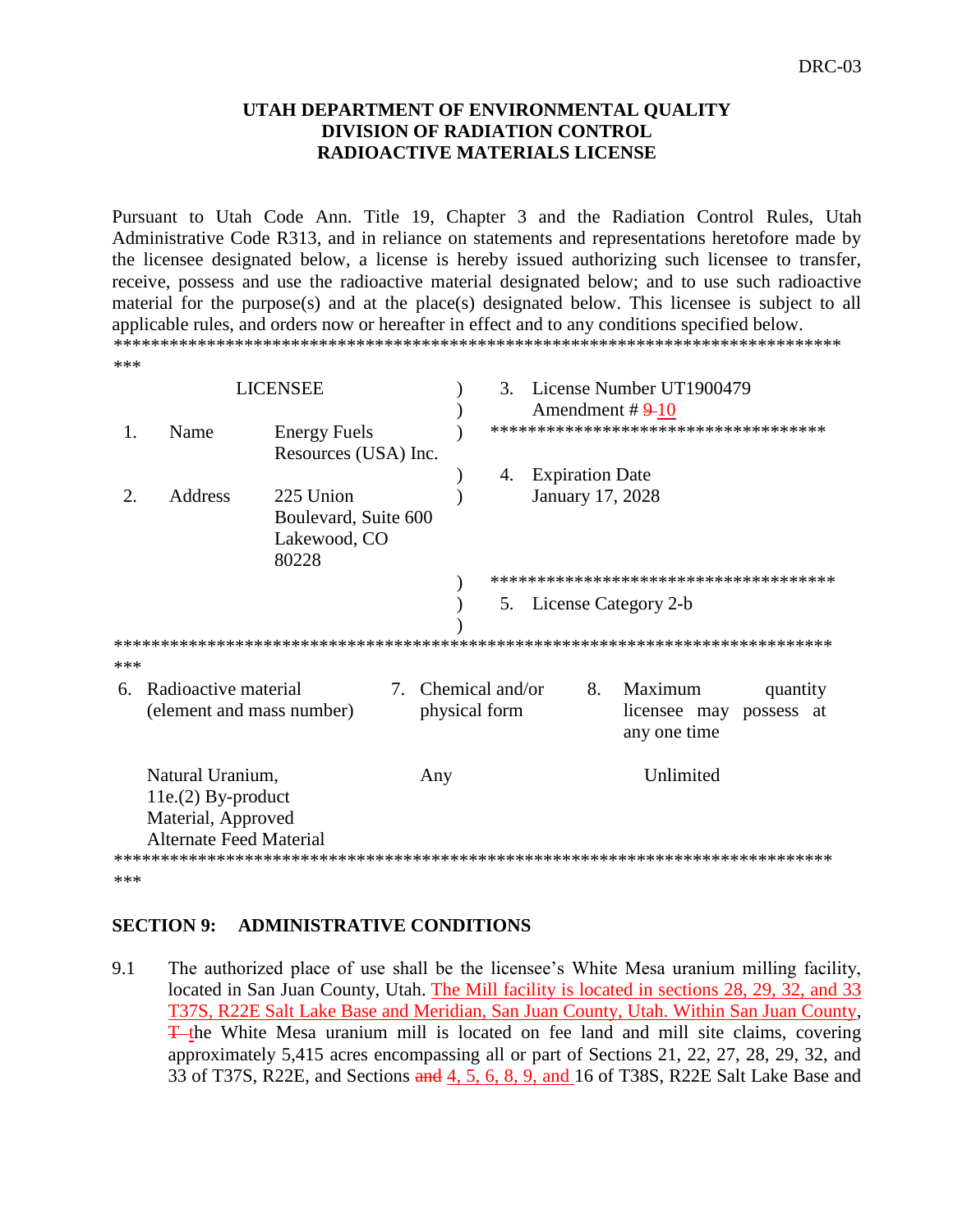License #UT1900479 Amendment #9 10

Meridian. *[Applicable UDRC Amendment: 8 Renewal] [Applicable UDWMRC Amendment:10]*

- *9.2* All written notices and reports to the Director required under this license, with the exception of incident and event notifications under R313-15-1202 and R313-19-50 requiring telephone notification, shall be addressed to the Director, Utah Division of Waste Management and Radiation Control, Utah Department of Environmental Quality, 195 North 1950 West, P.O. Box 144880, Salt Lake City, UT 84114-4850. All written submittals to the Director shall include at the time of submittal a searchable electronic copy, as required by R313-12-111. Incident and event notifications that require telephone notification shall be made to the Director at (801) 536-0200 during normal business hours or after hours to the DEQ Duty Officer at (801) 536-4123. *[Applicable UDRC Amendment: 8 Renewal]*
- 9.3 RESERVED [License Condition moved to SECTION 13: CLOSE OUT CONDITION]
- 9.4 A. The licensee may, without prior Director-approval, and subject to the conditions specified in Part B of this condition:
	- (1) Make changes in the facility or process, as presented in the application.
	- (2) Make changes in the procedures presented in the application.
	- (3) Conduct tests or experiments not presented in the application.
	- B. The licensee shall file an application for an amendment to the license, unless the following conditions are satisfied.
		- (1) The change, test, or experiment does not conflict with any requirement specifically stated in this license, or impair the licensee's ability to meet all applicable regulations.
		- (2) There is no degradation in the essential safety or environmental commitments in the license application or provided by the approved reclamation plan.
		- (3) The change, test, or experiment is consistent with the conclusions of actions analyzed in the most recent Environmental Assessment conducted by the Division from the last license renewal and/or major license amendment.
	- C. The licensee's determinations concerning Part B of this condition shall be made by a "Safety and Environmental Review Panel (SERP)." The SERP shall consist of a minimum of three individuals. One member of the SERP shall have expertise in management and shall be responsible for managerial and financial approval changes; one member shall have expertise in operations and/or construction and shall have responsibility for implementing any operational changes; and, one member shall be the Mill Radiation Safety Officer (RSO) or equivalent, with the responsibility of assuring changes conform to radiation safety and environmental requirements.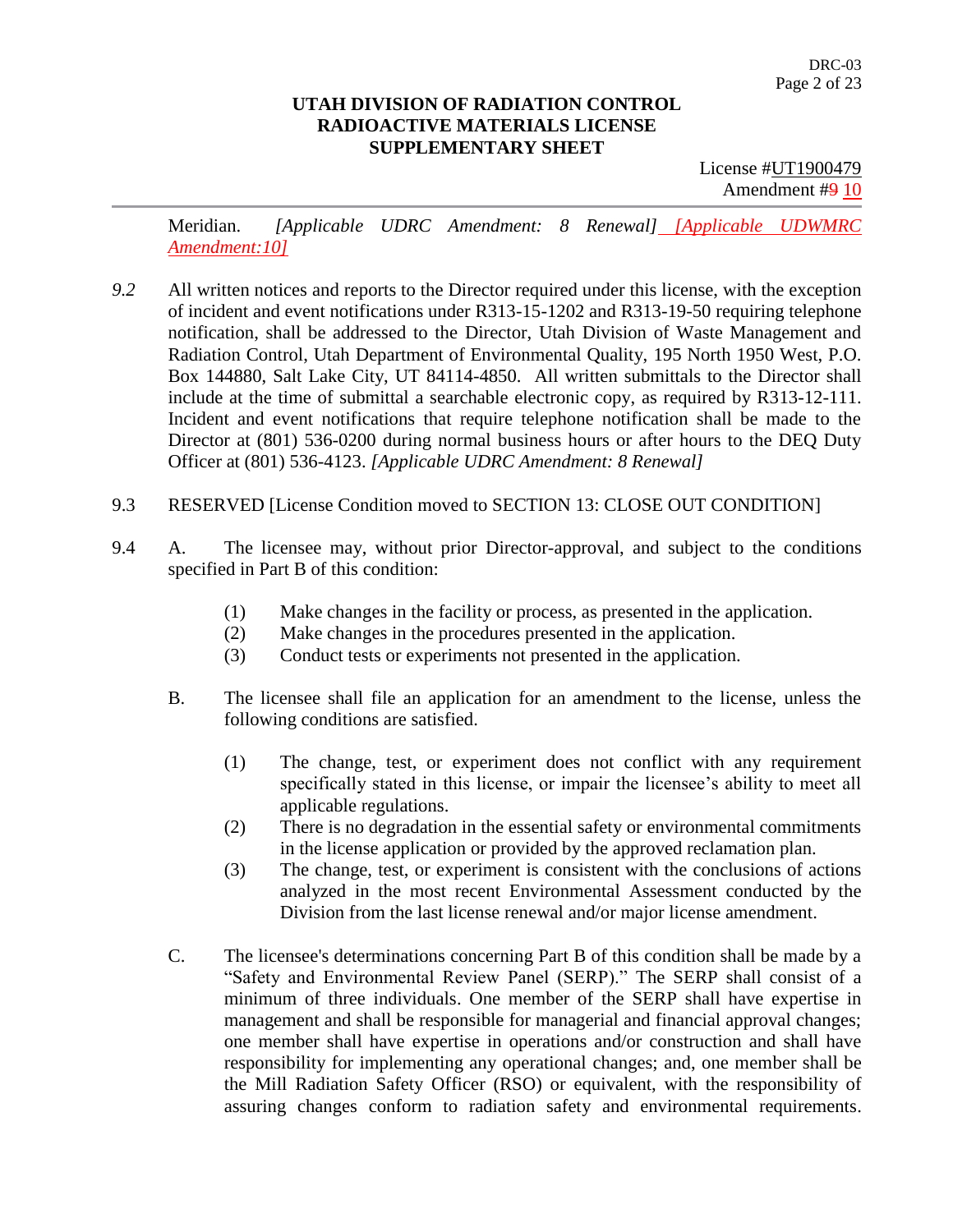License #UT1900479 Amendment #9 10

Additional members may be included in the SERP as appropriate, to address technical aspects such as health physics, groundwater hydrology, surface-water hydrology, specific earth sciences, and other technical disciplines. Temporary members or permanent members, other than the three above-specified individuals, may be consultants.

D. The licensee shall maintain records of any changes made pursuant to this condition until license termination. These records shall include written safety and environmental evaluations, made by the SERP, that provide the basis for determining that changes are in compliance with the requirements referred to in Part B of this condition. The licensee shall furnish, in an annual report to the Director, a description of such changes, tests, or experiments, including a summary of the safety and environmental evaluation of each. In addition, the licensee shall annually submit to the Director changed pages to the Operations Plan and Reclamation Plan of the approved license application to reflect changes made under this condition. Annual reports shall address the previous calendar year and be submitted no later than March 31 each year.

The licensee's SERP shall function in accordance with the most current version of the standard operating procedures submitted by letter to the Director dated February 27, 2007. *[Applicable UDRC Amendment 3] [Applicable UDRC Amendment: 8 Renewal]*

9.5 The licensee shall at all times maintain a financial surety, approved by the Director, consistent with  $\overline{UAC}$  R313-24-4 (10 CFR 40, Appendix A, Criteria 9 and 10, as incorporated by reference), that is adequate to cover the estimated costs, accomplished by a third party, for decommissioning and decontamination of the mill and mill site, reclamation of any tailings or waste 11e.(2) byproduct material and plant-generated waste disposal areas, groundwater remediation as required by License Condition 10.21, and the long-term surveillance fee. The Licensee is prohibited from use and/or operation of any tailings disposal cell conventional or nonconventional impoundment, or related new permanent fixture or facility not already accounted for by the currently approved surety, without prior submittal and Director approval of written evidence of adequate financial surety. Within 60 calendar days of Director approval of a revised reclamation/decommissioning plan, the licensee shall submit written evidence of an adequate surety regarding the newly approved plan.

Annual updates to the surety amount, required by UAC R313-24-4 (10 CFR 40, Appendix A, Criteria 9 and 10, as incorporated by reference), shall be submitted for Director approval by March 4 of each year. Within 30 calendar days of Director approval of an annual update of surety cost estimates, the licensee shall submit written evidence of adequate surety for Director approval.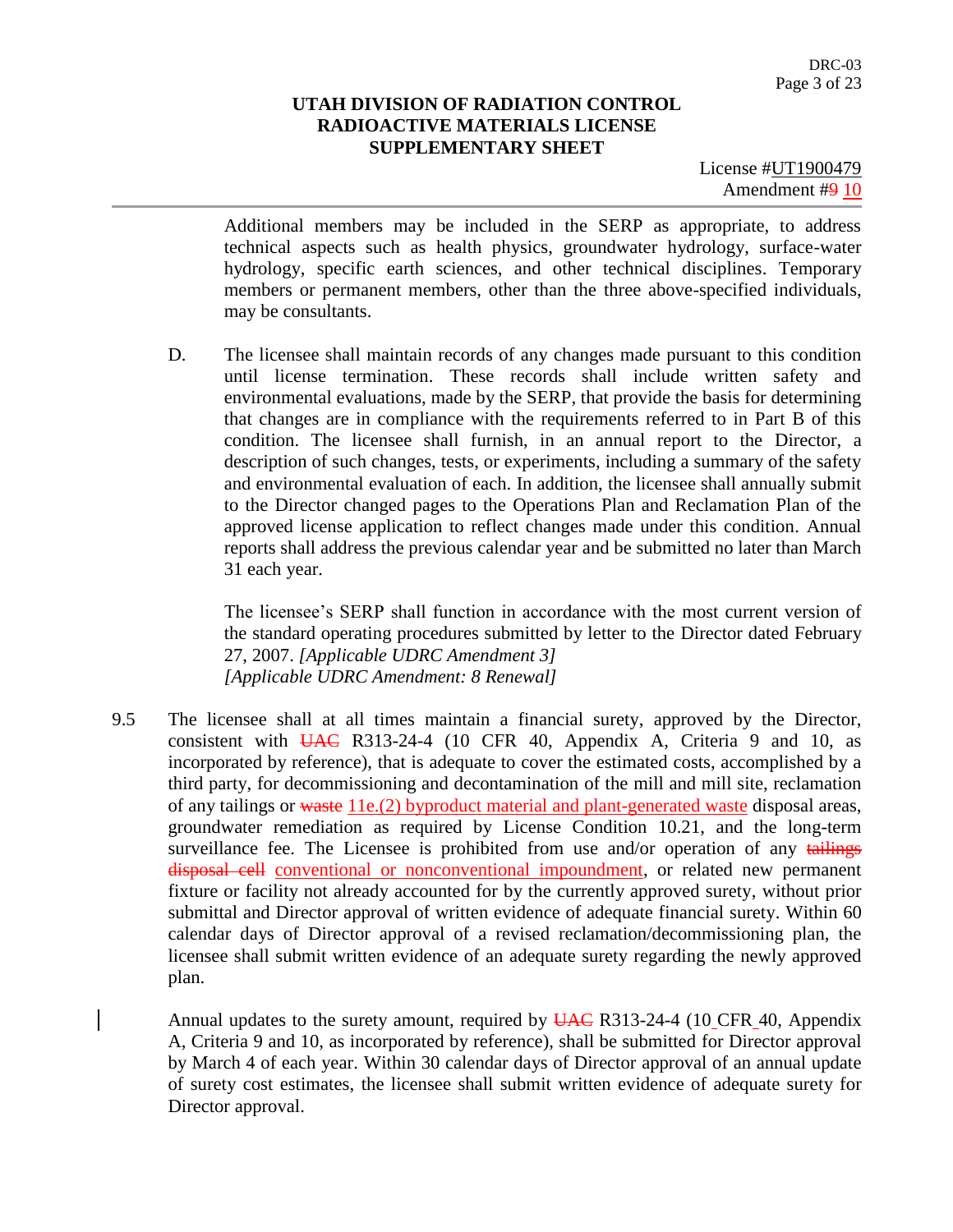License #UT1900479 Amendment #9 10

Along with each proposed revision or annual update, the licensee shall submit supporting documentation showing a breakdown of the costs and the basis for the cost estimates with adjustments for inflation, maintenance of a minimum 25 percent contingency fee, changes in engineering plans, activities performed and any other conditions affecting estimated costs for site closure. The basis for the cost estimate is the current Director-approved reclamation/decommissioning plan or Director-approved revisions to the plan and guidance contained in NUREG-1620, "Standard Review Plan for the Review of a Reclamation Plan for Mill Tailings Sites under Title II of the Uranium Mill Tailings Radiation Control Act of 1978."

The currently approved surety instrument, a Performance Bond issued by Argonaut Insurance Company in favor of the Director, and the associated Standby Trust Agreement, shall be continuously maintained by the Licensee in an amount not less than the amount currently approved by the Director pursuant to the requirements of  $\overline{UAC}$  R313-24-4 (10) CFR 40, Appendix A, Criteria 9 and 10 as incorporated by reference).

On or before March 4, 2018, tThe annual surety estimate shall also include all costs necessary to remediate any groundwater contamination required by License Condition 10.21, after facility closure, to be determined by the Director. *[Applicable UDRC Amendment: 1][Applicable UDRC Amendment 3] [Applicable UDRC Amendment: 8 Renewal] [Applicable UDWMRC Amendment:10]*

9.6 Standard operating procedures (SOPs) shall be established and followed for all operational and non-operational activities involving radioactive material. Up-to-date copies of the SOPs shall incorporate operating instructions and appropriate safety precautions for licensed activities. SOPs shall be kept, maintained and made available to employees in the mill area to which it applies. The written SOPs established shall include activities of the radiation safety and environmental monitoring programs, the employee training program, a respirator protection program, operational procedures, analytical procedures, bioassay analyses, and instrument calibration.

At least annually, the uranium milling facility Radiation Safety Officer (RSO) shall review and approve in writing all procedures to determine their continued applicability to the RML license conditions, Utah rules and Federal regulations. Up-to-date copies of all operational and non-operational SOPs shall be submitted electronically to the Director by December 31st of each year. *[Applicable UDRC Amendment: 8 Renewal]*

9.7 Before engaging in any activity not previously assessed, the licensee shall ensure that all disturbances associated with the proposed development undertaken by the licensee, are completed in compliance with the following: (a) Utah's antiquities law in Utah Code Section 9-8-301 *et seq.* and its implementing regulations; (b) Utah's historic sites law in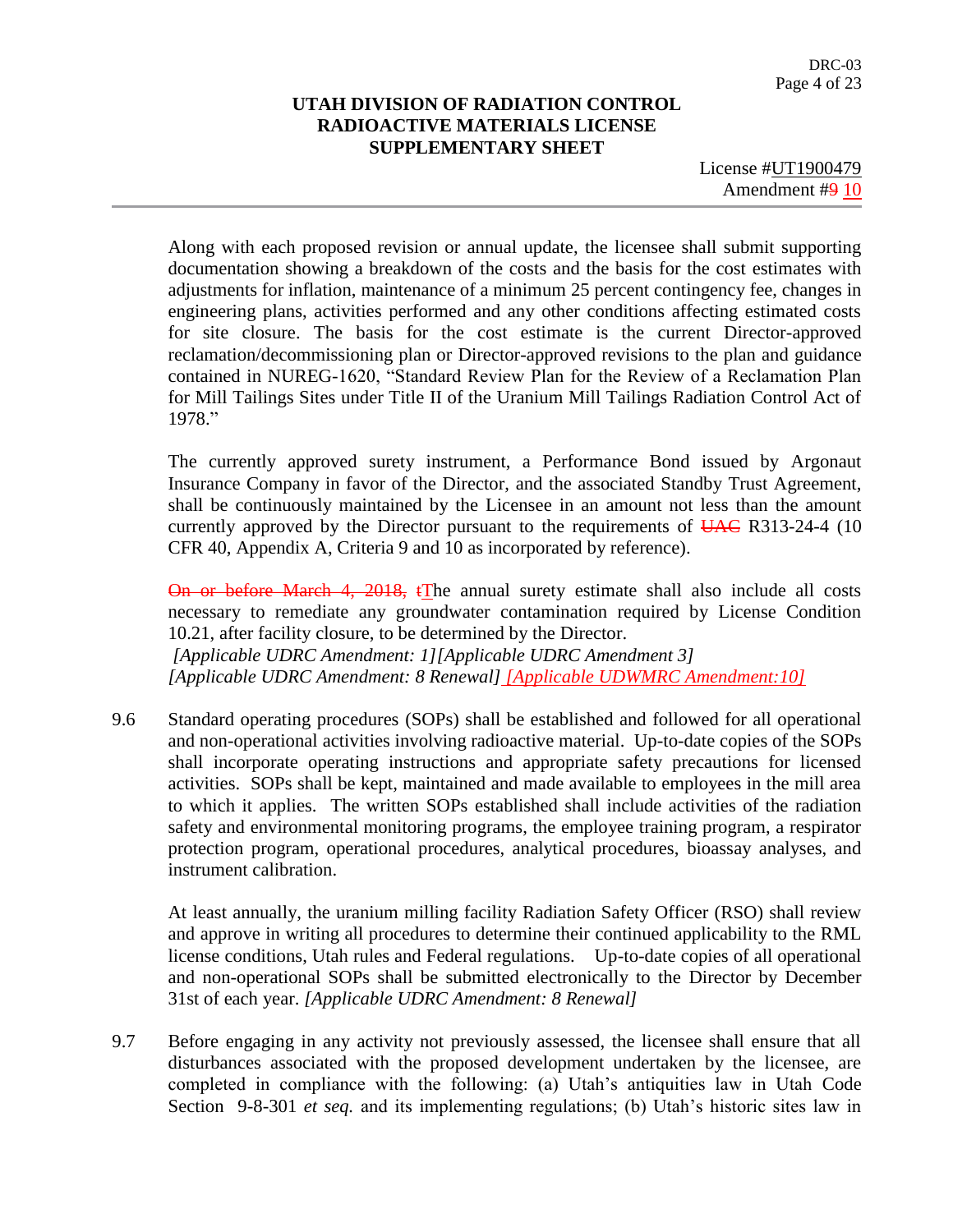License #UT1900479 Amendment #9 10

Utah Code Section 9-8-401 *et seq.* and its implementing regulations; and (c) the Utah Native American Grave Protection and Repatriation Act in Utah Code Section 9-9-401 *et seq.* and its implementing regulations, in accordance with the following specific conditions.

Before engaging in any activity not previously assessed, the licensee shall comply with the following specific requirements relating to operations and activities within the boundaries of the Mill facility defined in License Condition 9.1 that will result in a surface disturbance:

- Contract to complete a survey, as defined in Utah Code Section 9-8-302(21), if an acceptable survey does not already exist for the given area. This work shall be carried out by a person holding a principal investigator survey or excavation permit from the State of Utah's Public Lands Policy Coordinating Office.
- Report in writing the discovery of any archaeological resources as defined in Utah Code Section 9-8-302(4), which shall be deemed to include historical artifacts, ancient human remains and historic properties, to the State Historic Preservation Officer within 30 days of completion of the survey for review and submittal to the Utah State Historic Preservation Office ("SHPO") in accordance with Utah Code Section 9-8-404(1)(a)(ii).
- In the event of the discovery of possible, previously unknown or unidentified historical artifacts as defined in Utah Code Section9-8-102(5), immediately cease any activity in the area of the discovery, at which point the newly discovered historical artifacts shall be collected, preserved and inventoried in a repository or curation facility with assistance from the SHPO in accordance with Utah Code Section 9-8-304(2)(c). No further disturbance shall occur until the licensee has received authorization from the Director to proceed.
- In the event the licensee knows or has reason to know that it has discovered ancient human remains, immediately cease any activity in the area of the discovery, make a reasonable effort to protect the remains discovered, and notify the Director and SHPO in accordance with Utah Code Section 9-9-403(4). Activity in the area may not resume until the licensee has fulfilled the requirements of Utah Code Sections 76-9-704 and 9-8-309 or has otherwise received authorization from the Director to proceed.

If historic properties, as defined by Utah Code Section 9-8-402(1)(b) and as further defined below, will be adversely affected by any proposed activity not previously assessed, the licensee shall avoid by project design, where reasonably feasible, any historic properties. For purposes of the License, "historic properties" shall include all archaeological sites designated as "contributing" in any previous archeological survey conducted and documented at the Mill site starting from 1978 Environmental Report for the White Mesa Uranium Project to the present time. Where it is not reasonably feasible to avoid an historic property, the licensee shall institute a data recovery program for it that is based on a research design that takes into account current U.S. Advisory Council on Historic Preservation's Archaeology Guidance. It is understood and agreed that it is not feasible to avoid any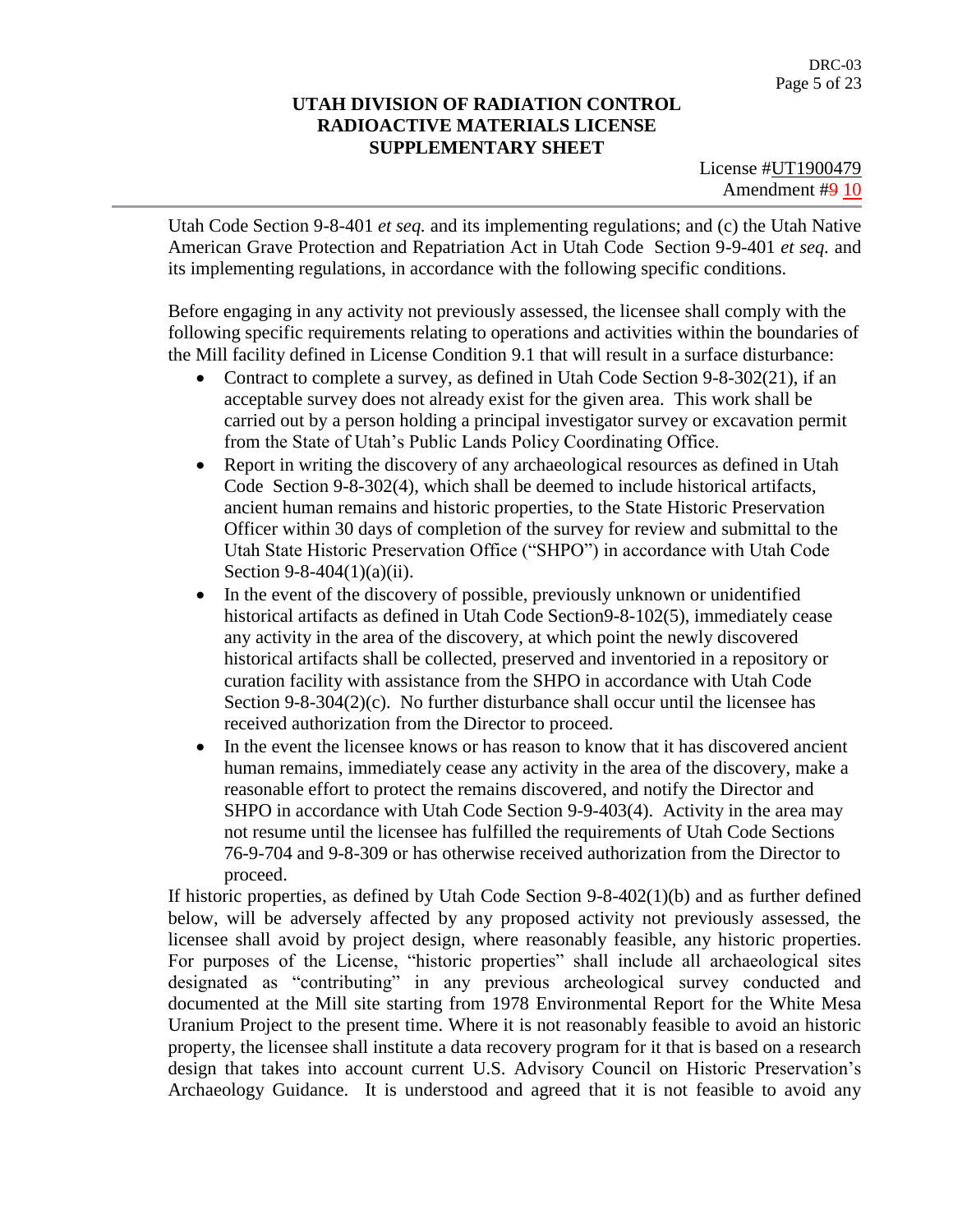License #UT1900479 Amendment #9 10

historic properties located in or within 100 feet of borrow areas, stockpile areas, construction areas, or the perimeter of the reclaimed tailings impoundments. Therefore, disturbance of such historic properties is deemed unavoidable. Where disturbance of historic properties is unavoidable, such historic properties shall be recovered through archaeological excavation. Data recovery fieldwork shall be completed prior to the start of any project-related disturbance, but analysis and report preparation need not be complete prior to the time of disturbance. *[Applicable UDWMRC Amendment:9]*

- 9.8 The licensee is hereby authorized to possess byproduct material in the form of uranium mill waste tailings and other uranium byproduct waste material generated by the licensee's milling operations authorized by this license. Mill tailings shall not be transferred from the site without specific prior approval of the Director in the form of a license amendment. The licensee shall maintain a permanent record of all transfers made under the provisions of this condition. *[Applicable UDWMRC Amendment:10]*
- 9.9 The licensee is hereby exempted from the requirements of R313-15-902(5) for areas within the mill, provided that all entrances to the mill are conspicuously posted in accordance with R313-15-902(5) and with the words, "Any area within this mill may contain radioactive material".
- 9.10 Release of ore trucks and intermodal containers from the restricted area for restricted release shall be in accordance with Department of Transportation standards set forth in 49 CFR 173.443 or 49 CFR 173.428, as amended. Release of equipment or packages from the restricted area for unrestricted release shall be in accordance with Table 2 in the NRC Regulatory Guide 8.30 Rev. 1 "Health Physics Surveys in Uranium Recovery Facilities" dated May 2002, or NRC document "Guidelines for Decontamination of Facilities and Equipment Prior to Release for Unrestricted Use or Termination of Licenses for Byproduct, Source, or Special Nuclear Material," dated May 1987, or suitable alternative procedures approved by the Director prior to any such release. *[Applicable UDRC Amendment: 8 Renewal]*
- 9.11 Reserved *[Applicable UDRC Amendment:8 Renewal]*
- 9.12 The Licensee shall at all times have a valid groundwater discharge permit issued by the Co-Director. No transfer of this License will be approved unless the Ground Water Quality Discharge Permit is also transferred. *[Applicable UDRC Amendment: 8 Renewal]*
- 9.13 The Licensee shall perform all decommissioning and reclamation activities in conformance to the currently approved Reclamation Plan. *[Applicable UDRC Amendment: 8 Renewal]*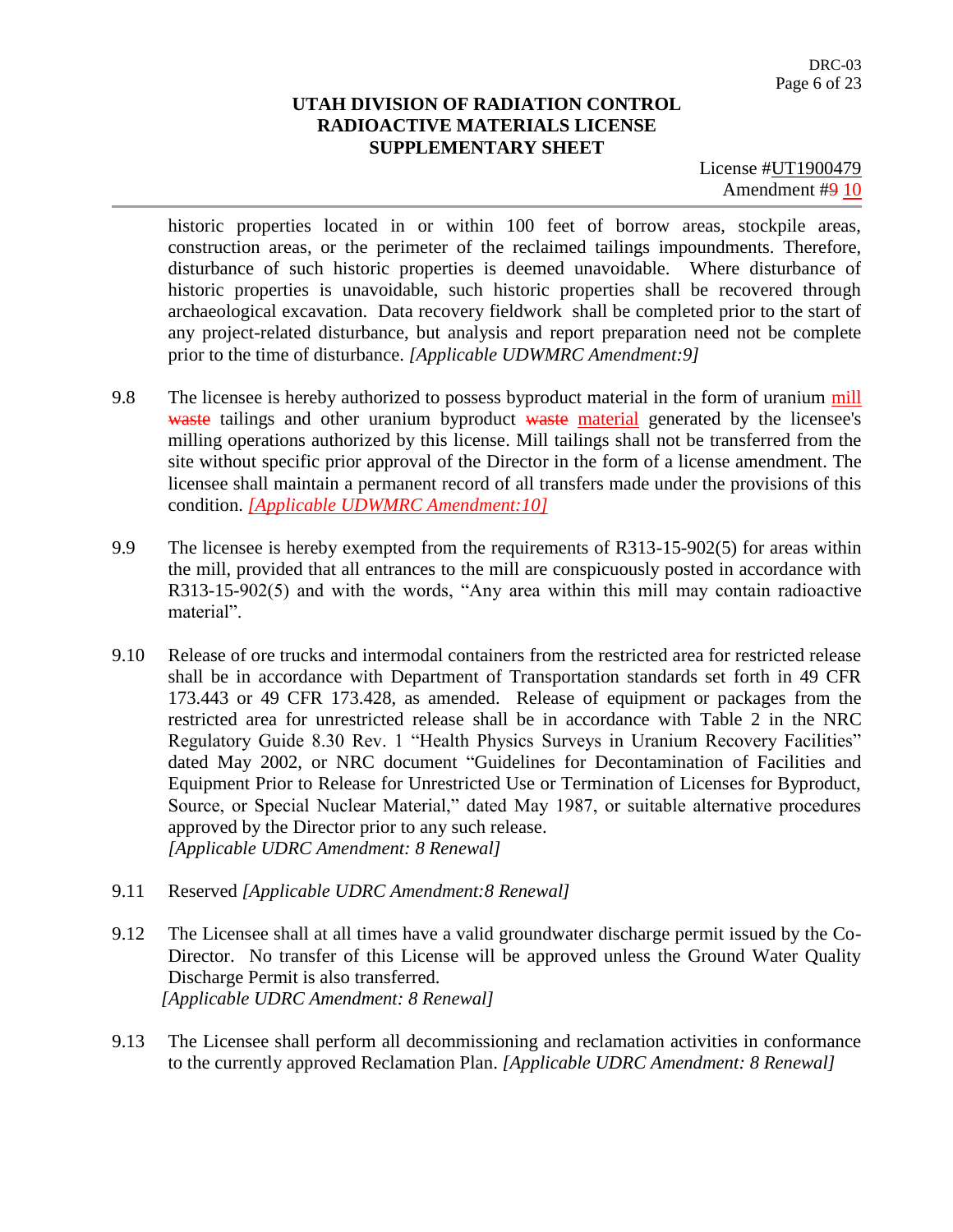#### **SECTION 10: OPERATIONAL CONTROLS, LIMITS, AND RESTRICTIONS**

- 10.1 A. The mill production rate shall not exceed 4380 tons of yellowcake per year.
	- B. The licensee may not dispose of any material on site that is not "byproduct material," as that term is defined in 42 U.S.C. Section 2014(e)(2) (Atomic Energy Act of 1954, Section  $11(e)(2)$  as amended).
	- C. The licensee may not receive or process any alternate feed material without first applying for and obtaining approval of a license amendment. For any such proposal all alternate feeds, the licensee shall demonstrate that it will comply with Condition 10.1(B). Any such demonstration shall include:
		- (1) Demonstration of compliance with the NRC Regulatory Summary 2000-23 Recent Changes to Uranium Recovery Policy, November 30, 2000; and
		- (2) Demonstration of compliance with the November 22, 1999 Protocol for Determining Whether Alternate Feed Materials are Listed Hazardous Wastes, as approved by the Utah Division of Solid and Hazardous Waste (now Utah Division of Waste Management and Radiation Control) December 7, 1999.
	- D. Maximum quantities of feed material stored on the mill site, including alternate feed materials or other ores, shall not exceed the total material storage quantity found in the currently approved mill surety pursuant to License Condition 9.5, without prior approval of the Director. The surety estimate shall clearly identify costs related to the various types of feedstock as funding for direct disposal of these materials in one of the impoundments in the situation the Director would be required to call for the surety.
	- E. The licensee may not receive any alternate feed materials or other ores if those materials would cause the facility to exceed the tailings cell conventional impoundment disposal capacity established by the currently approved tailing cell conventional impoundments engineering design and construction reclamation plan and/or the annual surety report required by License Condition 9.5 without prior approval of the Director. *[Applicable UDRC Amendment: 2] [Applicable UDRC Amendment: 8 Renewal] [Applicable UDWMRC Amendment:10]*
- 10.2 All liquid effluents from mill process buildings, with the exception of sanitary wastes, shall be returned to the mill circuit or discharged to the tailings a conventional or nonconventional impoundment. *[Applicable UDWMRC Amendment:10]*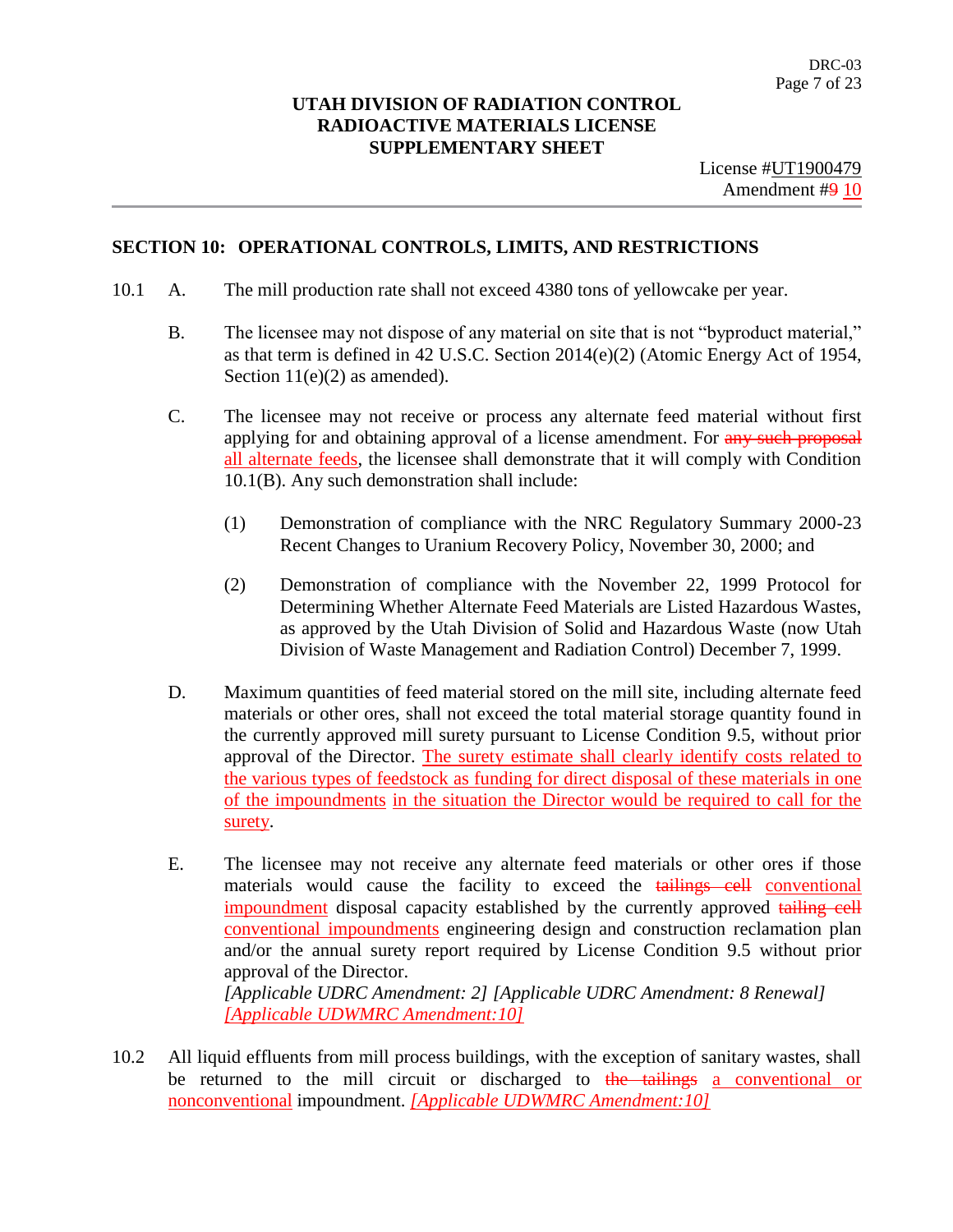- 10.3 Freeboard limits, stormwater and wastewater management for the tailings conventional and nonconventional impoundments cells shall be determined as follows:
	- A. The Freeboard limit for Cell Impoundment 1 shall be set annually in accordance with the procedures set out in Section 3.0 to Appendix E of the previously approved NRC license application, including the January 10, 1990 Drainage Report. Discharge of any surface water or wastewater from **Cell-Impoundment** 1 is expressly prohibited.
	- B. The freeboard limit for Cell Impoundment 4B shall be recalculated annually in accordance with the procedures approved by the Director. Said calculations for freeboard limits shall be submitted as part of the Annual Technical Evaluation Report (ATER), as described in Condition 12.2 below.
	- C. The discharge of any surface water, stormwater or wastewater from Cells Impoundments 3, 4A, and 4B shall only be through a Director authorized spillway structure. *[Applicable UDRC Amendment 3] [Applicable UDRC Amendment: 4] [Applicable UDRC Amendment:8 Renewal] [Applicable UDWMRC Amendment:10]*
- 10.4 Disposal of material and equipment generated at the mill site shall be conducted as described in the licensee's submittals to the NRC dated December 12, 1994 and May 23, 1995, with the following addition:
	- A. The maximum lift thickness for materials placed over tailings shall be less than 4 feet thick. Subsequent lifts shall be less than 2-feet thick. Each lift shall be compacted by tracking of heavy equipment, such as a Cat D-6, at least 4 times prior to placement of subsequent lifts.
- 10.5 In accordance with the licensee's submittal to the NRC dated May 20, 1993, the licensee is hereby authorized to dispose of 11e.(2) byproduct material generated at licensed in-situ recovery (ISR) [previously known as in-situ leach (ISL)] facilities as per 10 CFR 40 Appendix A, Criterion 2 and from other uranium recovery facilities, subject to the following conditions:
	- A. Disposal of <del>ISL waste is limited to 5000 cubic vards from a single source</del> 11e. (2) byproduct material is authorized subject to the following conditions:
		- (1) 11e.(2) byproduct material is limited to 10,000 cubic yards total in aggregate annually generated at any source outside the State of Utah.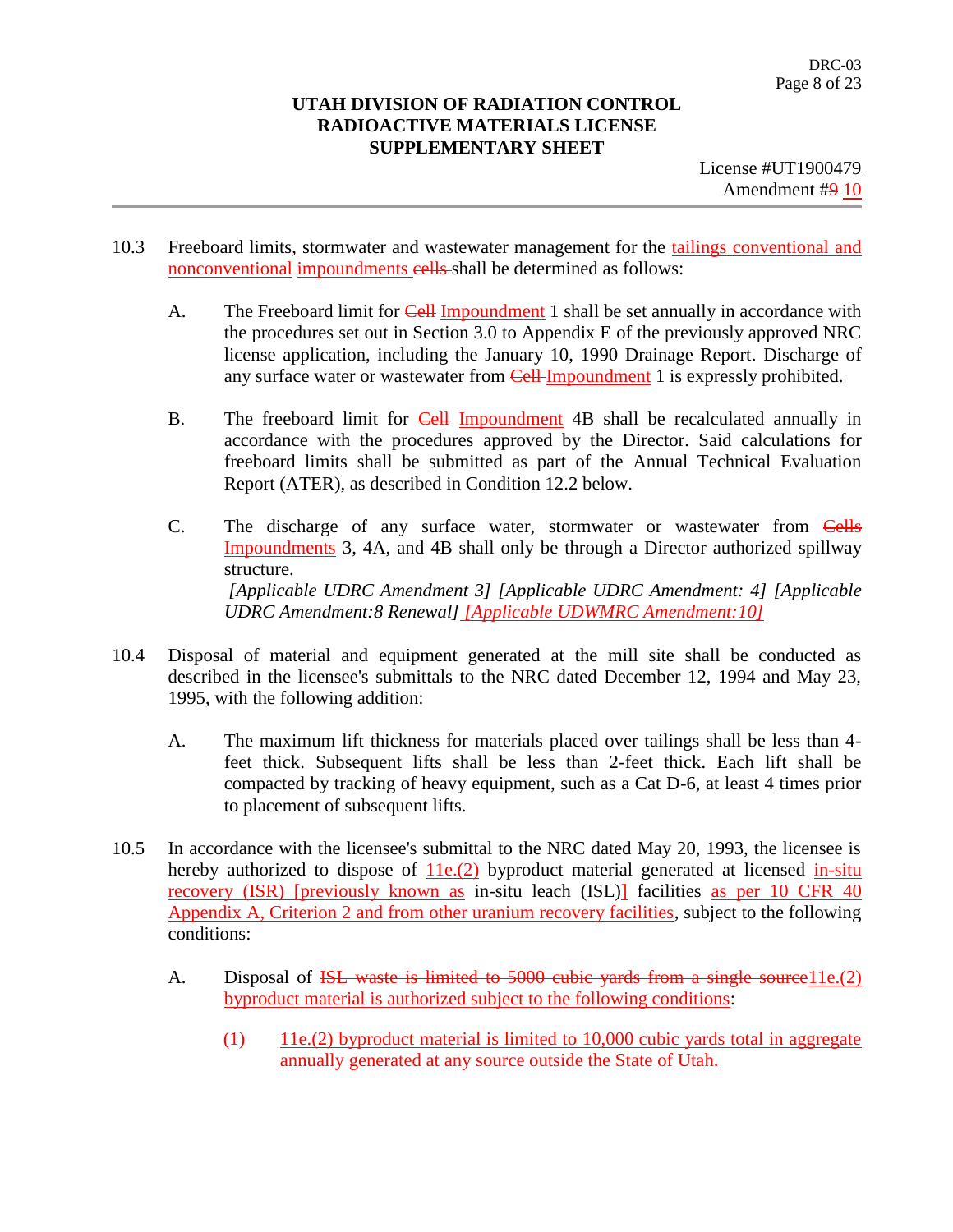- (2) Notwithstanding Item (1) above, 11e.(2) byproduct material is unlimited in quantity from any in-situ recovery source outside the State of Utah owned by the holder of this license or its affiliates.
- (3) Notwithstanding Item (1) above, disposal of 11e.(2) byproduct material is unlimited in quantity from any source located within the State of Utah.
- (4) Receipt of material is restricted to current available volume capacity accounted for in License Condition 9.5.
- B. All **ISL ISR** contaminated equipment shall be dismantled, crushed, or sectioned to minimize void spaces. Barrels containing waste other than soil or sludges shall be emptied into the disposal area and the barrels crushed. Barrels containing soil or sludges shall be verified by the Licensee to be full prior to disposal. Barrels not completely full shall be filled with tailings or soil prior to disposal.
- C. All **ISL waste ISR** byproduct material shall be buried in Cell-Impoundment No. 3 unless prior written approval is obtained from the Director for alternate burial locations.
- D. All disposal activities shall be documented and records thereof maintained on-site. The documentation shall include all items required by this License.descriptions of the ISL waste and the disposal locations, as well as all actions required by this License condition.
- E. **ISL** Disposal Requirements for 11e.(2) byproduct material: the licensee shall perform ISL byproduct material disposal activities in accordance with the currently Director approved Standard Operating Procedure (SOP) for **ISL**-11e.(2) byproduct material disposal. Said plan includes the following minimum provisions:
	- (1) The material disposal area must be located on a tailings beach area of the disposal cell conventional impoundment or on an area of the cell impoundment that is underlain by tailings sands;
	- (2) The elevation of the material disposal area will not exceed the plane or grade of the elevations of the uppermost flexible membrane liner of the tailings cell conventional impoundment;
	- (3) Such ISL byproduct material will be segregated from any mill material and equipment disposed of in the cells pursuant to License Condition 10.4, and the ISL byproduct material from each in-situ leach source will be segregated from the byproduct material from all other in-situ leach sources; (Reserved)
	- (4) Absence of void space inside barrels disposed, including physical verification before disposal; and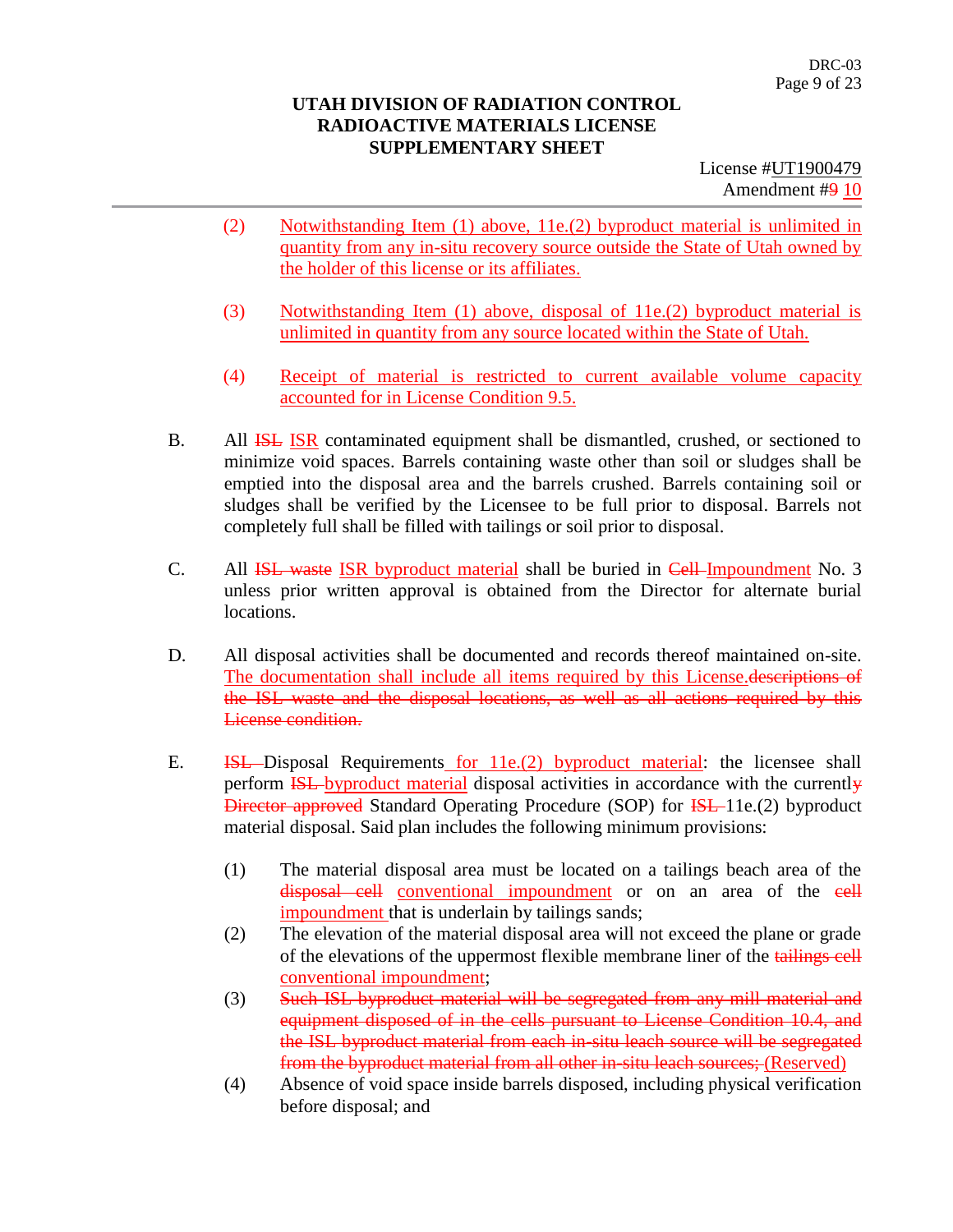- (5) Detailed engineering drawings which demonstrate:
	- a. There are at least 4 feet of tailings sands under the bottom of each disposal area; and
	- b. The bottom of each disposal area is located at least 12 feet from the sides or dikes of the tailings cell impoundment.
- F. The Licensee shall notify the Director in writing at least 7 calendar days prior to the proposed scheduled date for disposal of any  $11e(2)$  byproduct material generated at ISL facilities in the tailings cells conventional impoundments.

An annual summary of the amounts of waste-11e.(2) byproduct material disposed of from off-site **ISL** generators shall be sent to the Director on or before November 1 of each calendar year included in the Annual Technical Evaluation Report required in License Condition 12.2. *[Applicable UDRC Amendment: 4] [Applicable UDRC Amendment: 8 Renewal] [Applicable UDWMRC Amendment:10]*

- 10.6 The licensee is authorized to receive and process source materials from the Allied Signal Corporation's Metropolis, Illinois, facility in accordance with the amendment request to the NRC dated June 15, 1993.
- 10.7 The licensee is authorized to receive and process source material from Allied Signal, Inc. of Metropolis, Illinois, in accordance with the amendment request to the NRC dated September 20, 1996, and amended by letters to the NRC dated October 30, 1996 and November 11, 1996.

#### 10.8 DELETED by DWMRC Reserved*[Applicable UDWMRC Amendment:10]*

The Licensee is authorized to receive source material (the SFC Uranium Material) from the Sequoyah Fuels Corporation Facility located near Gore, Oklahoma, in accordance with statements, representations, and commitments contained in the Amendment Request submitted to the Director dated December 15, 2011 and supplemented by submittals dated August 30, 2013, and October 21, 2013. The total amount of material stored and processed shall not exceed the following parameters:

- (1) Alternate feed material stockpiled in bulk form shall not exceed 16,700 tons gross weight (approximately 7,520 tons dry weight), without prior approval of the Director; and
- (2) The number of bags of the SFC Uranium Material stored on the ore storage pad is not to exceed 17,250 SuperSaks, without prior approval of the Director, and the weight of any SuperSak contain the SFC Uranium Material shall not exceed approximately 2,200 pounds.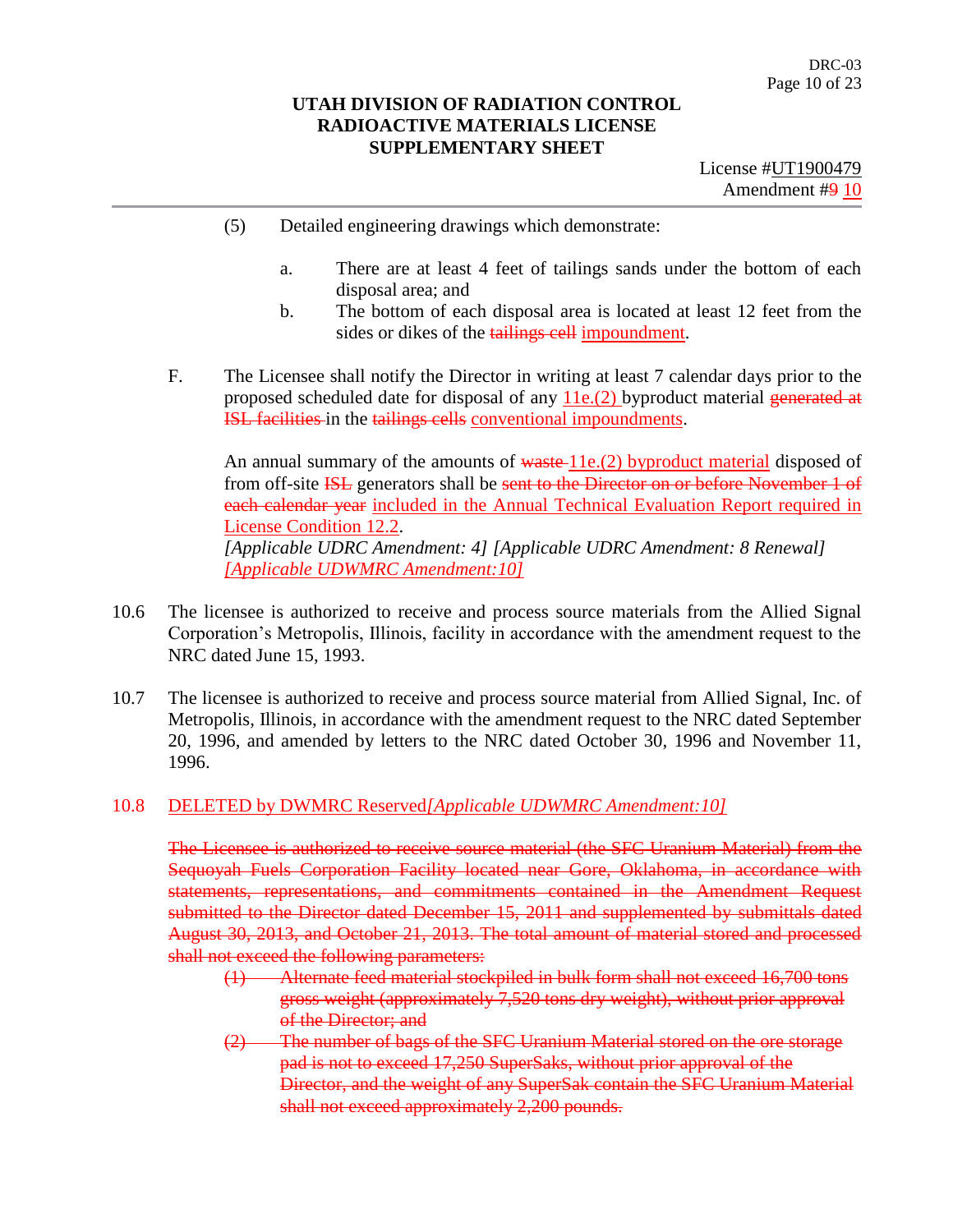License #UT1900479 Amendment #9 10

The following specific provisions apply to off-loading and on-site storage of the SFC Uranium Material: (1) SuperSaks of the SFC Uranium Material stored (stockpiled) at the Mill Site shall be covered with a minimum 6-inch-thick layer of soil to provide resistance to damage of the fabric bags containing the SFC Uranium Material by ultraviolet (UV) radiation and provide shielding of the gamma radiation field emanating from the bagged material, and to the extent any SuperSacs are damaged or leaking, such SuperSacs shall be kept in a moist condition by daily water spreays until such time as they are covered with soil; (2) Such soil cover shall be applied over SuperSaks within 3 days following placement of the SuperSaks on the ore storage pad; (3) Soil cover shall be monitored daily for apparent dusting and will be sprayed with water when the cover soil, or the ore pad conditions in general, indicate the potential for dust generation; (4) If at any time, visible dust is observed to be originating from SFC Uranium Material stored on site or from the cover placed over this material, the EFRI RSO or his or her authorized representative shall take actions within 30 minutes to stop the generation of visible dust; and (5) All offloading of SuperSaks onto the storage pad shall cease when wind speeds exceed 20 mph, unless such Super Sacs are not damaged or leaking upon arrival and during offloading. *[Applicable UDWMRC Amendment: 8 Renewal]*

- 10.9 The licensee is authorized to receive and process source material from Cabot Performance Materials' facility near Boyertown, Pennsylvania, in accordance with the amendment request to the NRC dated April 3, 1997, as amended by submittals to the NRC dated May 19, 1997 and August 6, 1997. *[Applicable NRC Amendments: 4]*
- 10.10 The Licensee is authorized to receive source material (the Silmet uranium bearing material) from the NPM Silmet OÜ Facility located near Sillamae, Estonia, in accordance with statements, representations, and commitments contained in the License Amendment Request submitted to the Director dated April 18, 2019. *[Applicable UDWMRC Amendment:10]*

#### DELETED by DWMRC Reserved *[Applicable UDWMRC Amendment:8 Renewal]*

10.11 The licensee is authorized to receive and process source material from Cameco Corporation's Blind River and Port Hope facilities, located in Ontario, Canada, in accordance with the amendment request to the NRC dated June 4, 1998, and by the submittals to the NRC dated September 14, 1998, September 16, 1998, September 25, 1998, October 7, 1998, and October 8, 1998.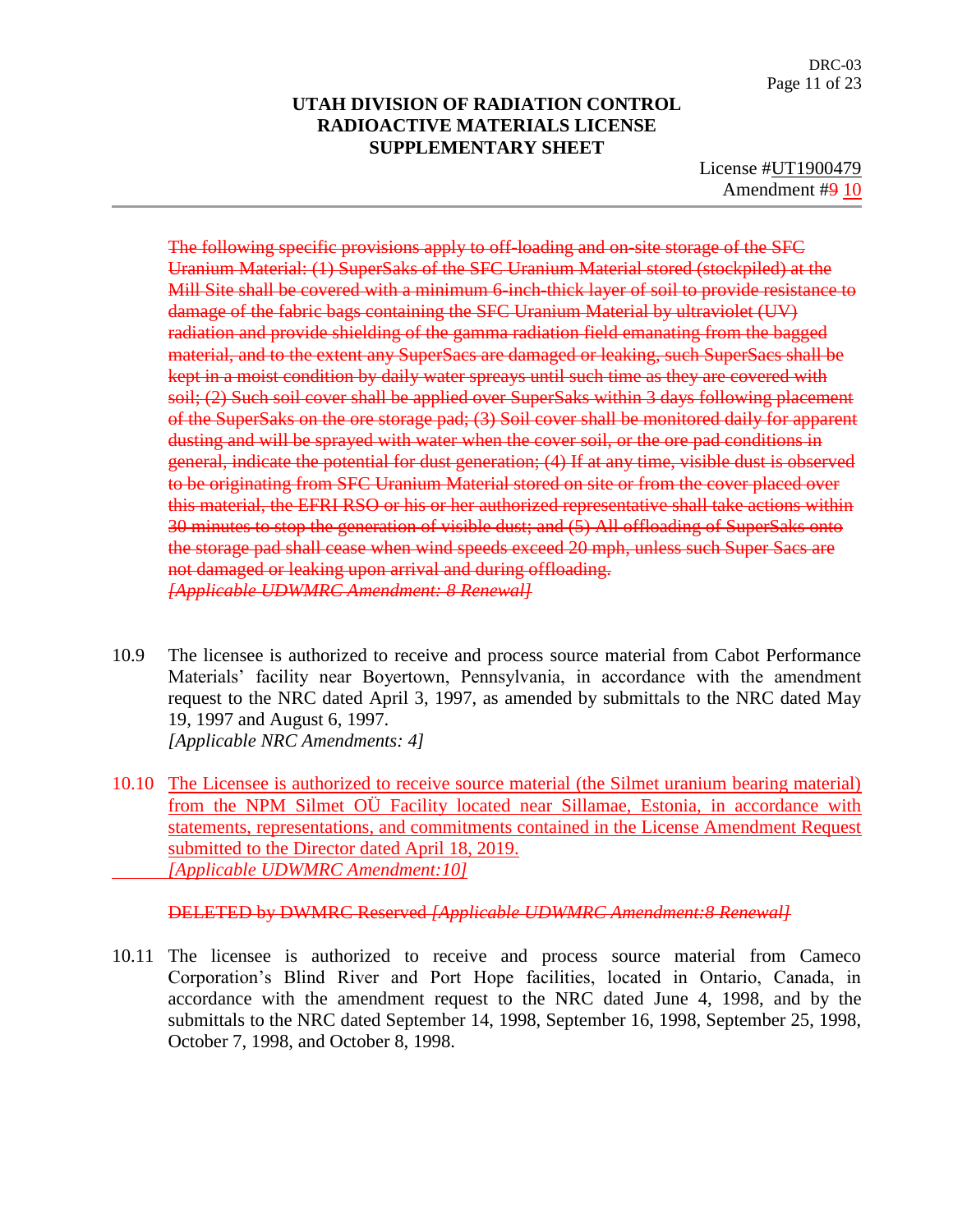License #UT1900479 Amendment #9 10

However, the licensee is not authorized to receive or process from these facilities, the crushed carbon anodes identified in these submittals, either as a separate material or mixed in with material already approved for receipt or processing.

- 10.12 The Licensee is authorized to receive source material (the Moffat Tunnel uranium bearing material) from the Union Pacific Railroad's Water Treatment Plant in Winter Park, Colorado, in accordance with statements, representations, and commitments contained in the License Amendment Request submitted to the Director dated December, 2019. *[Applicable UDWMRC Amendment:10]* DELETED by DWMRC Reserved *[Applicable UDWMRC Amendment: 8 Renewal]*
- 10.13 DELETED by DWMRC Reserved*[Applicable UDWMRC Amendment:8 Renewal]*
- 10.14 DELETED by DWMRC Reserved*[Applicable UDWMRC Amendment:8 Renewal]*
- 10.15 DELETED by DWMRC Reserved*[Applicable UDWMRC Amendment: 8 Renewal]*
- 10.16 DELETED by DWMRC Reserved*[Applicable UDWMRC Amendment: 8 Renewal]*
- 10.17 The licensee is authorized to receive and process source material from the Molycorp site located in Mountain Pass, California, in accordance with statements, representations, and commitments contained in the amendment request to the NRC dated December 19, 2000, and supplemental information in letters dated January 29, 2001, February 2, 2001, March 20, 2001, August 15, 2001, October 17, 2001, and November 16, 2001.

*[Applicable NRC Amendment: 20] [Applicable UDWMRC Amendment: 8 Renewal]*

- 10.18 DELETED by DWMRC Reserved*[Applicable UDWMRC Amendment: 8 Renewal]*
- 10.19 The licensee is authorized to receive and process source material from Ponds 2 and 3 of the FMRI's Muskogee Facility located in Muskogee, Oklahoma, in accordance with statements, representations, and commitments contained in the amendment requests and submittals to the Director dated March 7, 2005, June 22, 2005, and April 28, 2006. *[Applicable UDRC Amendment: 2]*
- 10.20 The licensee is authorized to receive and process source material from Dawn Mining Company's Midnite Mine site in Wellpinit, Washington, in accordance with statements, representations, and commitments contained in the Amendment Request submitted to the Director, Utah Division of Radiation Control (Director) dated April 27, 2011 and submittals to the Director dated December 5, 2012, June 14, 2013, August 7, 2013. The Licensee is authorized to receive no more than 1,000 tons per year and a total limit of 4,500 tons (dry weight) under this license condition without prior approval from the Director.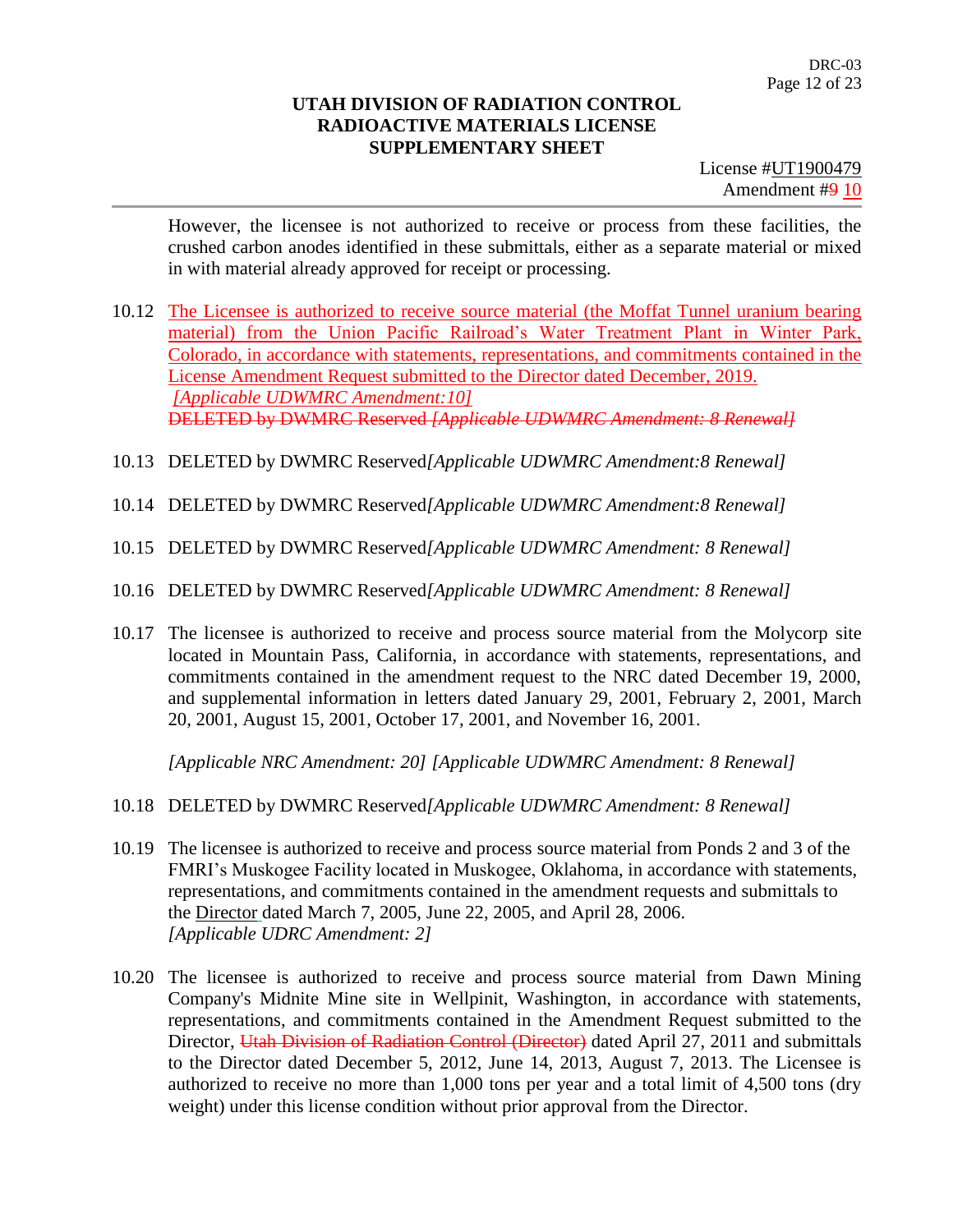License #UT1900479 Amendment #9 10

a. (1) Unless contained within a closed SuperSac or other container that is not damaged or leaking, Dawn Mining Uranium Material stored (stockpiled) at the Mill Site longer than14 days shall be covered with a durable geomembrane cover resistant to damage by ultraviolet (UV) radiation and sufficient ballast shall be placed over the cover to prevent wind uplift of the cover during peak wind conditions at the site; and

(2) If at any time, visible dust is observed to be originating from Uranium Material stored on site, the EFRI RSO or his or her authorized representative shall take actions within 30 minutes to stop the generation of visible dust."

*[Applicable UDRC Amendment: 7] [Applicable UDWMRC Amendment:10]*

10.21 The licensee shall remediate in accordance with applicable rules and regulations any groundwater contamination found at or near the White Mesa facility in a manner and schedule approved by the Director. Any wastewater or contaminated groundwater generated, recovered, or produced by a remediation process or activity at the White Mesa facility shall be 11e.(2) byproduct material. As of May 1, 2017, groundwater contaminants that require remediation at or near the site include, but are not limited to: chloroform, carbon tetrachloride, dichloromethane, chloromethane, and nitrate. *[Applicable UDWMRC Amendment: 8 Renewal]*

## **SECTION 11: MONITORING, RECORDING, AND BOOKKEEPING REQUIREMENTS**

- 11.1 The results of sampling, analyses, surveys and monitoring, the results of calibration of equipment, reports on audits and inspections, all meetings and training courses required by this license and any subsequent reviews, investigations, and corrective actions, shall be documented. Unless otherwise specified in the State of Utah regulations all such documentation shall be maintained for a period of at least five (5) years.
- 11.2 The licensee shall implement an effluent and environmental monitoring program as described in Sections 2 through 7 of the NRC Regulatory Guide 4.14 *Radiological Effluent and Environmental Monitoring at Uranium Mills*, and as revised with the following modifications, additions and exceptions:
	- A. Stack sampling shall include a determination of flow rate.
	- B. Surface water samples shall also be analyzed semiannually for total and dissolved U-nat, Ra-226, Ra-228, and Th-230 and Th-232, with the exception of the Westwater Creek, which shall be sampled annually for water or sediments and analyzed as above. A sediment sample shall not be taken in place of a water sample unless a water sample was not available.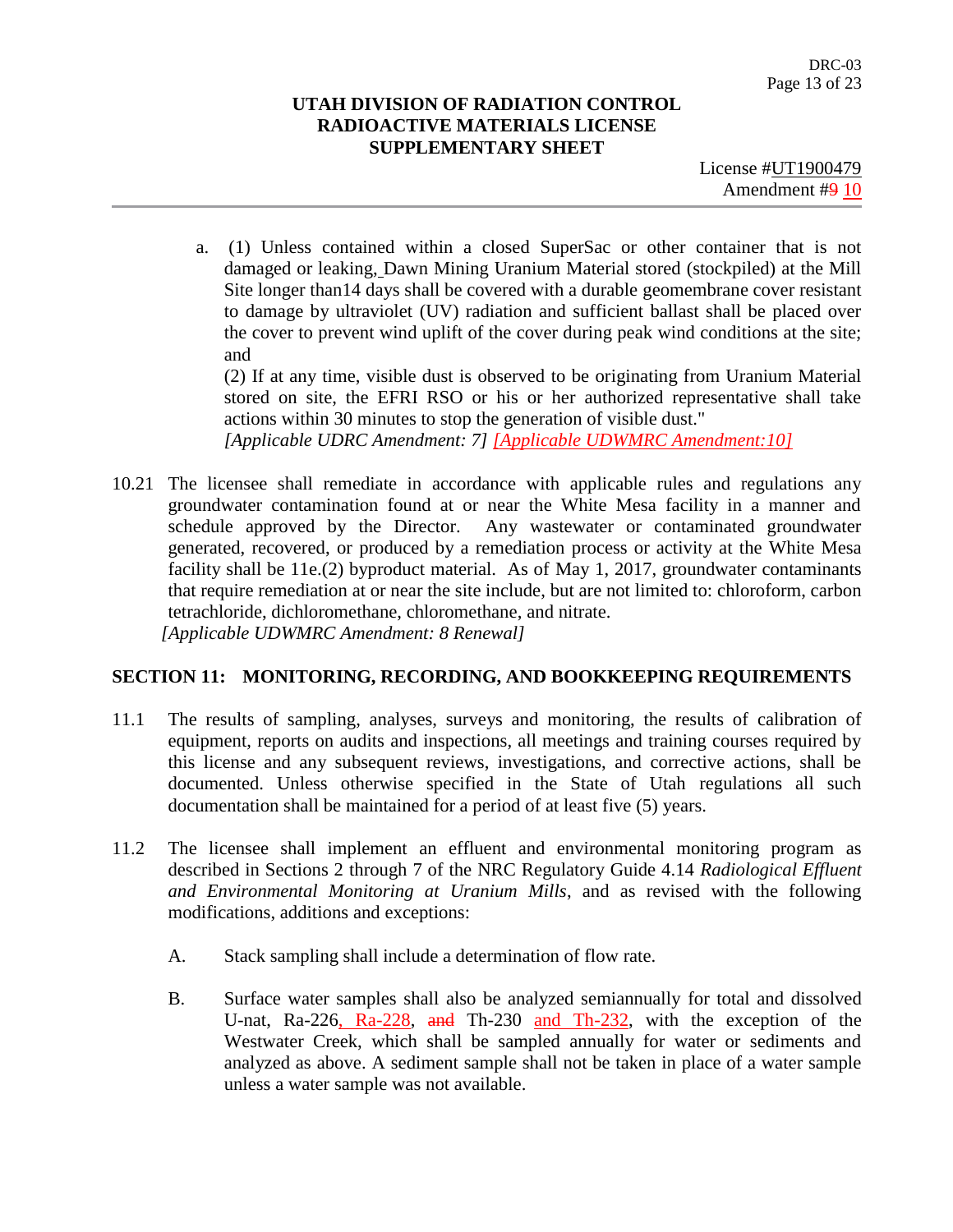- C. Groundwater sampling shall be conducted in accordance with the requirements in the current Utah Ground Water Discharge Permit No. UGW370004.
- D. With the exception of groundwater sampling the licensee shall utilize lower limits of detection in accordance with Section 5 of the NRC Regulatory Guide 4.14, as amended, for analysis of effluent and environmental samples.
- E. The inspections performed semiannually of the critical orifice assembly committed to in the submittal to the NRC dated March 15, 1986, shall be documented. The critical orifice assembly shall be calibrated at least every 2 years against a positive displacement Roots meter to obtain the required calibration curve. *[Applicable UDRC Amendment 3] [Applicable UDWMRC Amendment: 8 Renewal] [Applicable UDWMRC Amendment:10]*
- 11.3 The licensee shall implement a monitoring program of the leak detection systems for disposal Cells Impoundments 4A and 4B in accordance with requirements of the Permit. The licensee shall also implement an operation, maintenance, and monitoring program of the leak detection systems for **disposal Cells** Impoundments 1, 2, and 3 as follows:
	- A. The licensee shall maintain all leak detection system piping, including any access pipes, open, fully functional and free of soil, debris or detritus. All access pipes shall be capped to prevent inflow of rainwater, soil, debris, or detritus when not in use for monitoring or pumping. The licensee shall conduct annual video logs of said access pipes to demonstrate the physical condition of the system. In the event that the licensee determines any access pipe is blocked, partially blocked, or otherwise not fully functional, the licensee shall: 1) remove all blockages within 14 calendar days of discovery, and 2) submit a written report for Director approval within 30 calendar days of discovery.
	- B. Leak Detection System The licensee shall measure and record the inches of water pressure head on the pump transducer in each of the tailings disposal eell impoundment leak detection system standpipes on a weekly basis in a manner approved by the Director. The transducer and pump will be placed as low as reasonably practical in the standpipe as approved by the Director. The system will be set such that the alarm will be triggered when the transducer senses a pressure of 2 inches of water head or greater, and the pump will turn on when the transducer senses a water head pressure on the transducer at or above the level for the eell impoundment specified in the following table:

|  | <b>Cell Impoundment</b> | <b>Water Head Pressure on Transducer</b> |
|--|-------------------------|------------------------------------------|
|--|-------------------------|------------------------------------------|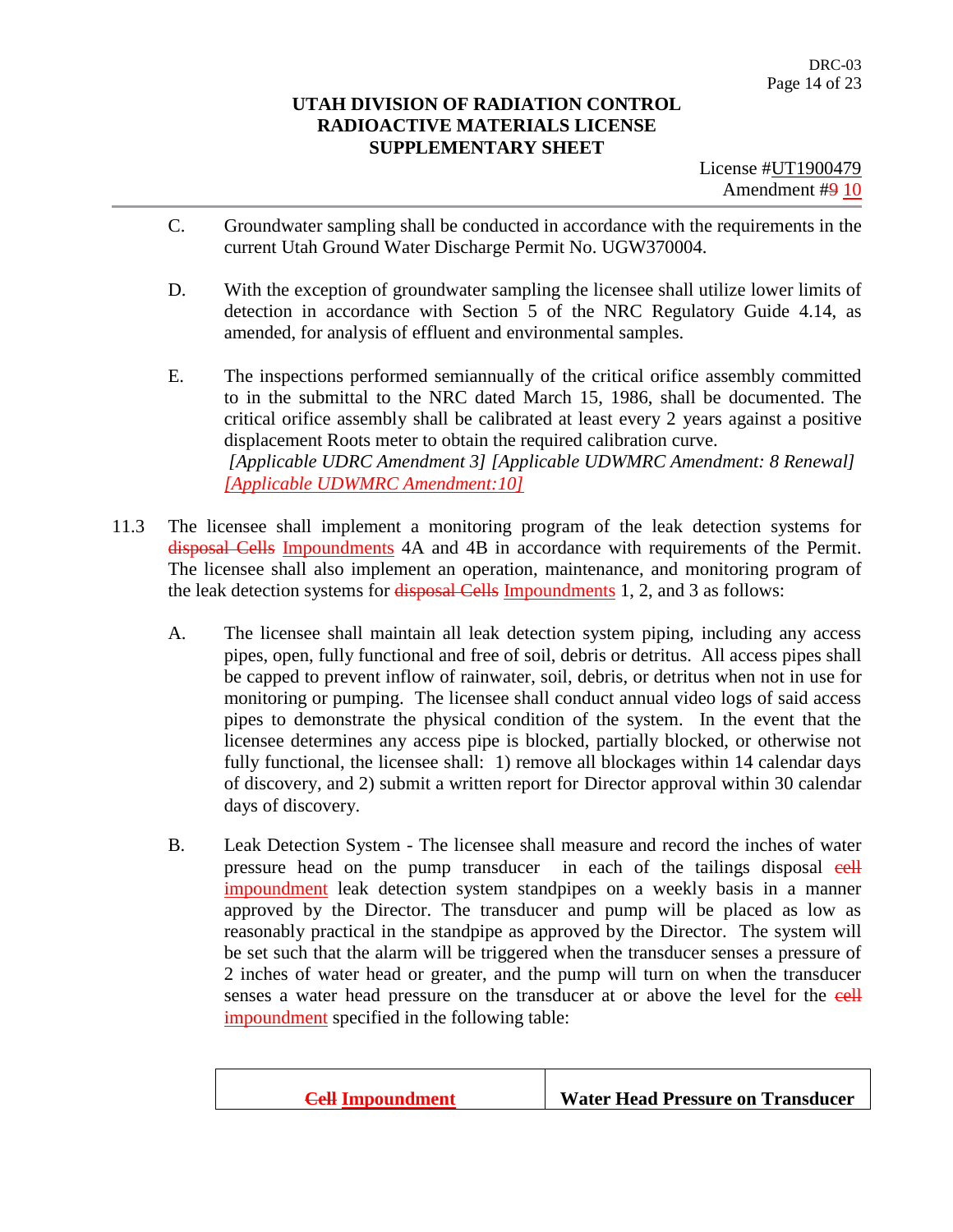| Cell Impoundment 1        | 12 inches |
|---------------------------|-----------|
| <b>Cell Impoundment 2</b> | 18 inches |
| <b>Cell Impoundment 3</b> | 12 inches |

- C. If fluid is present in the leak detection system (LDS) of any **cell** impoundment above the water head pressure on the transducer specified in the table set out in License Condition 11.3B, the licensee shall:
	- 1. Pump the fluid from the LDS immediately upon discovery, to a water head pressure on the transducer at or below the level for the eell impoundment specified in the table set out in License Condition 11.3B.
	- 2. Immediately commence and continue daily monitoring of LDS water head pressure on the transducer, and volumes removed, until otherwise approved by the Director.
	- 3. Maintain the water head pressure on the transducer at or below the level for the cell impoundment specified in the table set out in License Condition 11.3(B).
	- 4. Return any LDS fluid pumped to an approved disposal **cell**-impoundment.
- D. If fluid is pumped from a LDS, the licensee shall calculate the flow rate either by a flow meter or by dividing the recorded volume of fluid recovered by the elapsed time since fluid was last pumped or increases in the LDS fluid levels were recorded, whichever is the more recent. The licensee shall document the results of this calculation.
- E. If the flow rate calculated under License Condition 11.3(D) is greater than zero for 30 continuous calendar days, but does not exceed one gallon per minute, the licensee shall, unless it determines the root cause of the failure through other means, reduce the solution level in the Cell Impoundment by up to 12 inches elevation to determine whether or not the reduction in solution elevation materially reduces the flow rate. If the flow rate is materially reduced, this will be considered to indicate that one or more liner repairs are required above the reduced elevation level, where exposure to wave action and the elements are most likely to have impacted the liner. If any such repairs are required, the licensee will submit a plan and schedule for Director approval for an investigation of the liner above such reduced solution level and for completion of such repairs.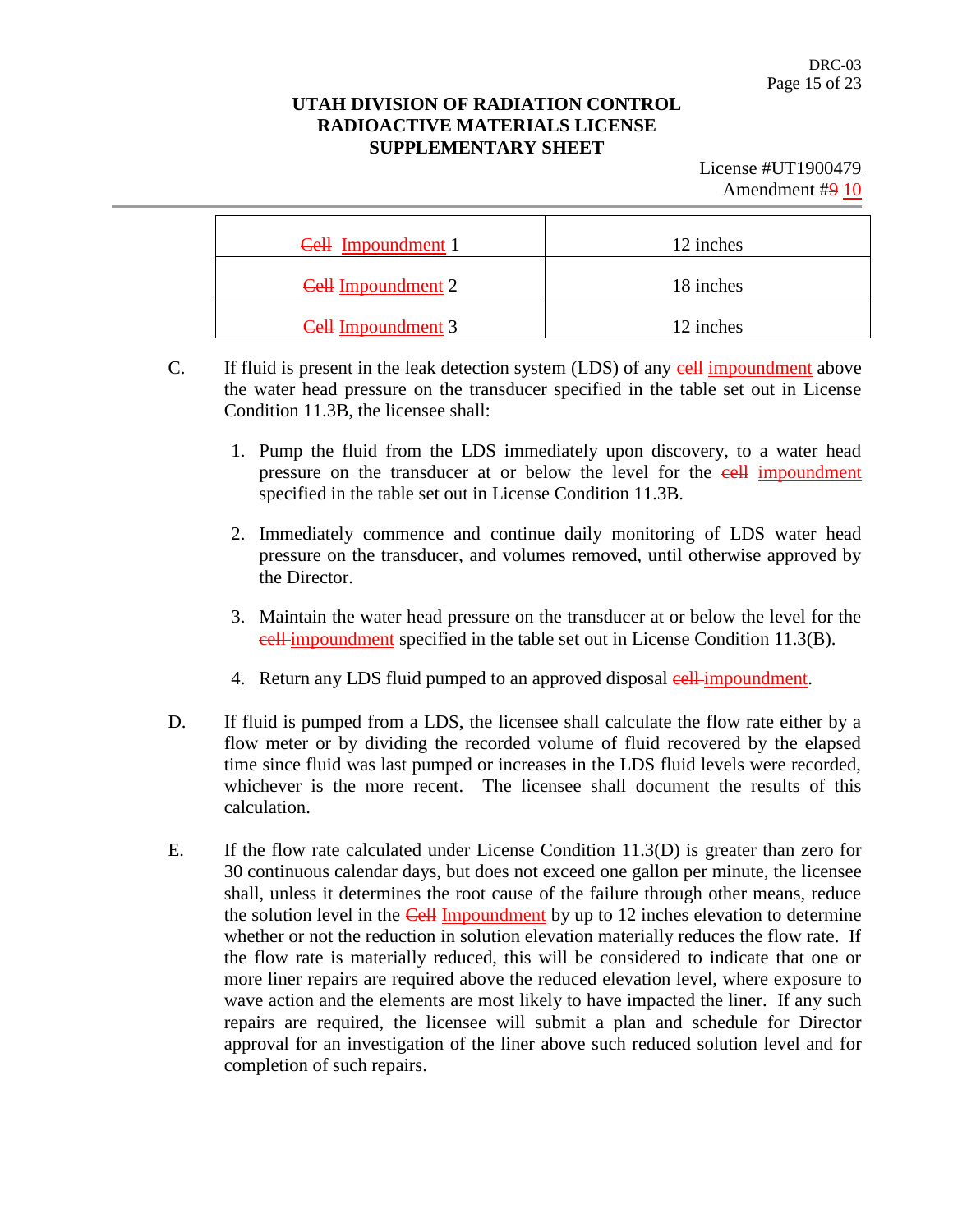License #UT1900479 Amendment #9 10

If the licensee is unable to determine the root cause of the leak after following the steps described in this license condition, the licensee shall meet with the Director to determine whether or not any further actions are warranted and practicable in the circumstances.

- F. Either of the following events shall constitute a violation of this License: 1. Failure to maintain the LDS fluid level elevation pursuant to License Condition 11.3(C)(1), above, and such failure is not rectified within two days after discovery; or 2. the flow rate calculated under License Condition 11.3(D) is equal to or greater than one gallon per minute. Immediately upon determination of such an event, the licensee shall:
	- (1) Evaluate the root cause of the event and take appropriate and timely actions to mitigate the event and any consequent potential impacts;
	- (2) Continue to measure and record LDS water head pressure on the transducer, and removed volume measurements daily until otherwise approved by the Director; and
	- (3) Notify the Director by telephone within 48 hours, in accordance with License Condition 9.2, and submit a written report, for Director approval, within 30 calendar days of said telephone notice, in accordance with License Condition 9.2. The written report shall include a description of the mitigative action(s) taken and a discussion of the mitigative action results. In the event that mitigative actions have yet to be taken, the written report will include a detailed workplan and schedule.

G. In addition to the reporting required in License Condition 11.3(A), (B), (C), and (D), all sampling, analysis, and evaluation of LDS fluids shall be documented and all records retained onsite until license termination for Director inspection.

*[Applicable UDRC Amendment 3] [Applicable UDRC Amendment: 4] [Applicable UDWMRC Amendment: 8 Renewal] [Applicable UDWMRC Amendment:10]*

11.4 Annually, the licensee shall collect, during mill operations, a set of air samples covering eight hours of sampling, at a high collection flow rate (i.e., greater than or equal to 40 liters per minute), in routinely or frequently occupied areas of the mill. These samples shall be analyzed for gross alpha. In addition, with each change in mill feed material or at least annually, sampling will be conducted when new feeds are received and prior to processing feeds when needed. If no new material is received after the initial sampling and characterization has taken place additional sampling is not required. tThe licensee shall analyze the mill feed or production product for U-nat, Th-230, Ra-226, and Pb-210 and use the analysis results to assess the fundamental constituent composition of air sample particulates.

*[Applicable NRC Amendment: 7] [Applicable UDWMRC Amendment:10]*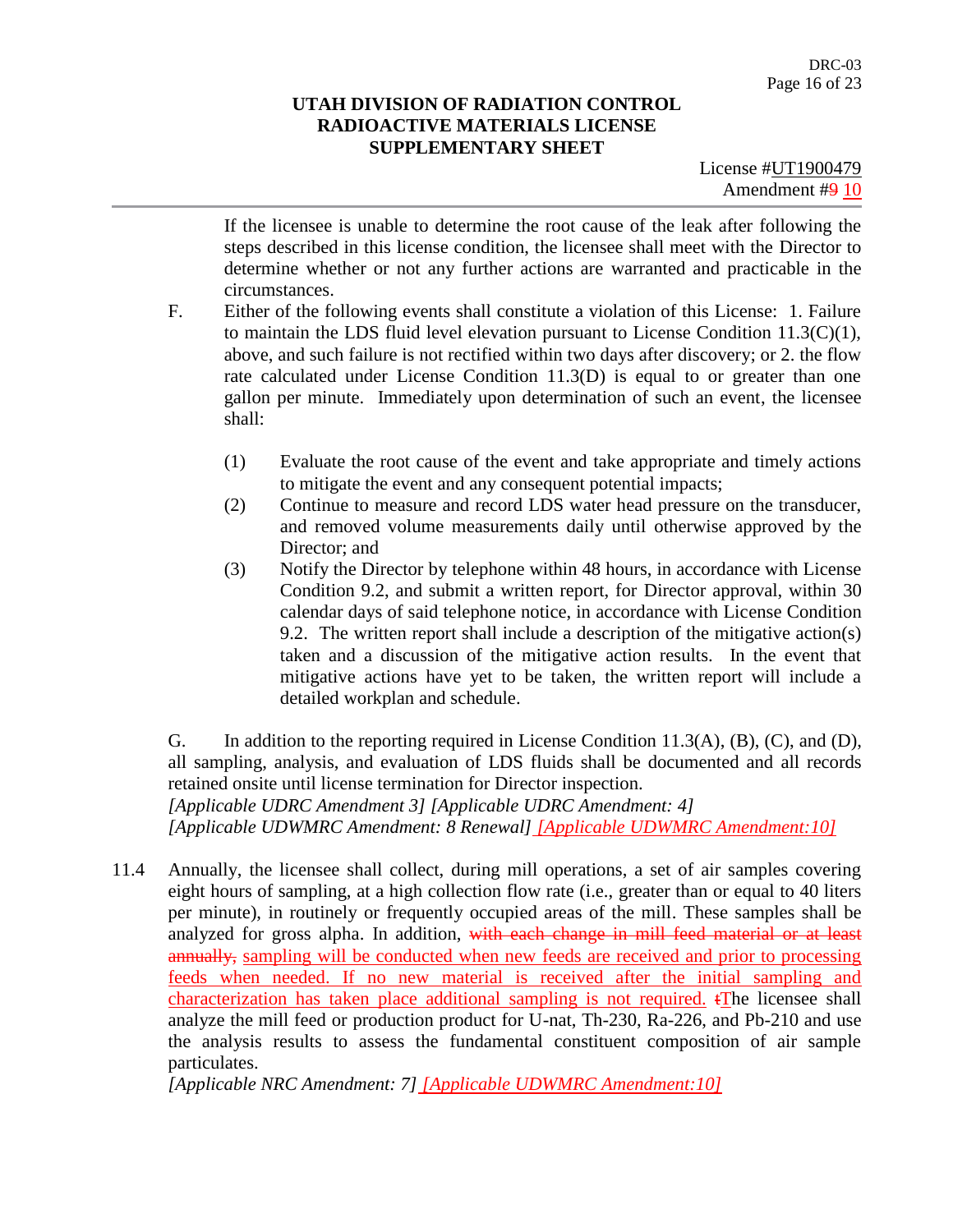- 11.5 Calibration of in-plant air and radiation monitoring equipment shall be performed as specified in the license renewal application, under Section 3.0 of the "Radiation Protection Procedures Manual," with the exception that in-plant air sampling equipment shall be calibrated at least quarterly and air sampling equipment checks shall be documented.
- 11.6 The licensee shall perform an annual ALARA audit of the radiation safety program in accordance with the NRC Regulatory Guide 8.31.
- 11.7 Settlement Monitoring Standard Operating Procedure the licensee shall perform settlement monitoring for vertical settlement in the tailings management impoundment eell area in accordance with the currently Director approved Settlement Monitoring Standard Operating Procedure (SOP) The Licensee shall document settlement monitoring data and compare such data to previous data to track potential settlement. All data collected by the Licensee for these purposes shall be included in an annual report to be submitted to the Director, pursuant to License Condition 12.2. Said SOP includes the following minimum provisions:
	- A. Require that settlement monitors (e.g., settlement stands) be promptly installed following placement of temporary cover over placed tailings;
	- B. Require installation of  $\theta$  one or more representative settlement monitoring stand(s) above anyeach ISL 11e.(2) byproduct material source disposal area that has been closed to further disposal pursuant to License Condition 10.5.A, or any area that reaches 22,500 square feet. There shall be at least one settlement monitoring stand for each ISL byproduct material source disposal area, estimated to be about 22,500 square feet. Installation of said settlement monitoring stand and initial elevation survey shall be completed by the Licensee within 30 calendar days of completion of each **ISL**-byproduct material source disposal area;
	- C. Indicate that the licensee will utilize settlement monitoring devices and methods that are resistant to shifting in their positions as a result of such forces as frost heave, erosion, burrowing animals, or other environmental factors;
	- D. Include provisions to prevent man-caused damage to settlement monitoring devices, including, but not limited to vehicle and construction traffic damage. Such measures will include: 1) all equipment, procedures, and provisions needed to protect said settlement monitoring devices, 2) schedules for rapid verbal and written reporting of any such damage, and 3) corrective actions taken or to be taken by the Licensee to replace and/or repair said devices;
	- E. Indicate that settlement monitors will be: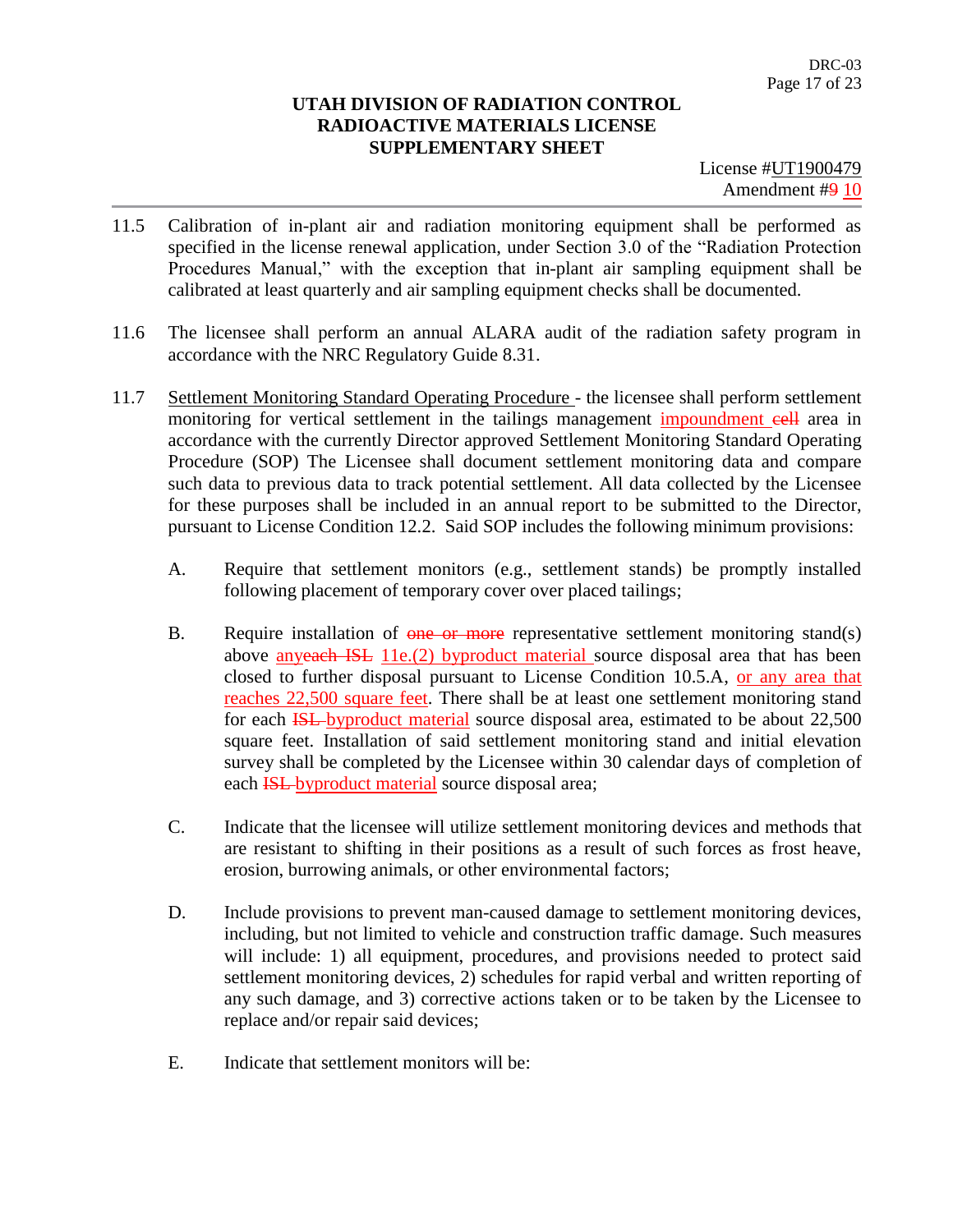- (1) Initially surveyed by a Utah Licensed Professional Land Surveyor within, 30 calendar days of installation;
- (2) Surveyed monthly; and
- (3) Surveyed annually by a Utah Licensed Land Surveyor. Review of the data and an analysis shall be performed and certified by a Utah Licensed Professional Engineer and submitted annually as part of the ATER required by License Condition 12.2;
- F. Include procedures requiring that such settlement monitors be placed, surveyed, mapped, and maintained; that corrective action and maintenance activities be performed to maintain existing monitoring devices in a reliable, good working condition, as needed; that the addition, surveying and mapping of new settlement monitoring devices installed be documented; and that records be made of observations of site conditions as they relate to the conditions at and in the vicinity of the installed monitoring devices;
- G. Provide quantitative performance criteria and describe how such criteria will be used to evaluate vertical movement;
- H. Indicate that any settlement monitoring device that is irreparably damaged as a result of environmental stresses or through man-caused contact, including but not limited to cell-impoundment construction or other operational equipment, shall be promptly replaced with an identical or equivalent monitoring device; and provisions provided to guide the interpretation of data from both the former and the replacement device;
- I. Indicate that where survey evidence suggests that significant apparent movement in a settlement monitor has occurred, in excess of the approved performance criteria, that the departure(s) will be investigated and explained, and errors corrected and resolved in a timely manner, subject to Director approval;
- J. Indicate that photographs shall be taken of the monitoring areas at least annually to document site and device conditions. Additionally, the SOP shall indicate that photographs shall be taken following any instances of unusually severe weather or incidents involving equipment if they result in physical damage or disturbance to any settlement monitoring device, or significant changes to the ground surface areas adjacent to or surrounding a settlement or displacement monitoring device;
- K. Include a list of records that will be prepared for documenting settlement data for each settlement monitoring device and related site observations and activities; and
- L. Indicate that results and records of settlement monitoring shall be submitted annually as part of the ATER required by License Condition 12.2.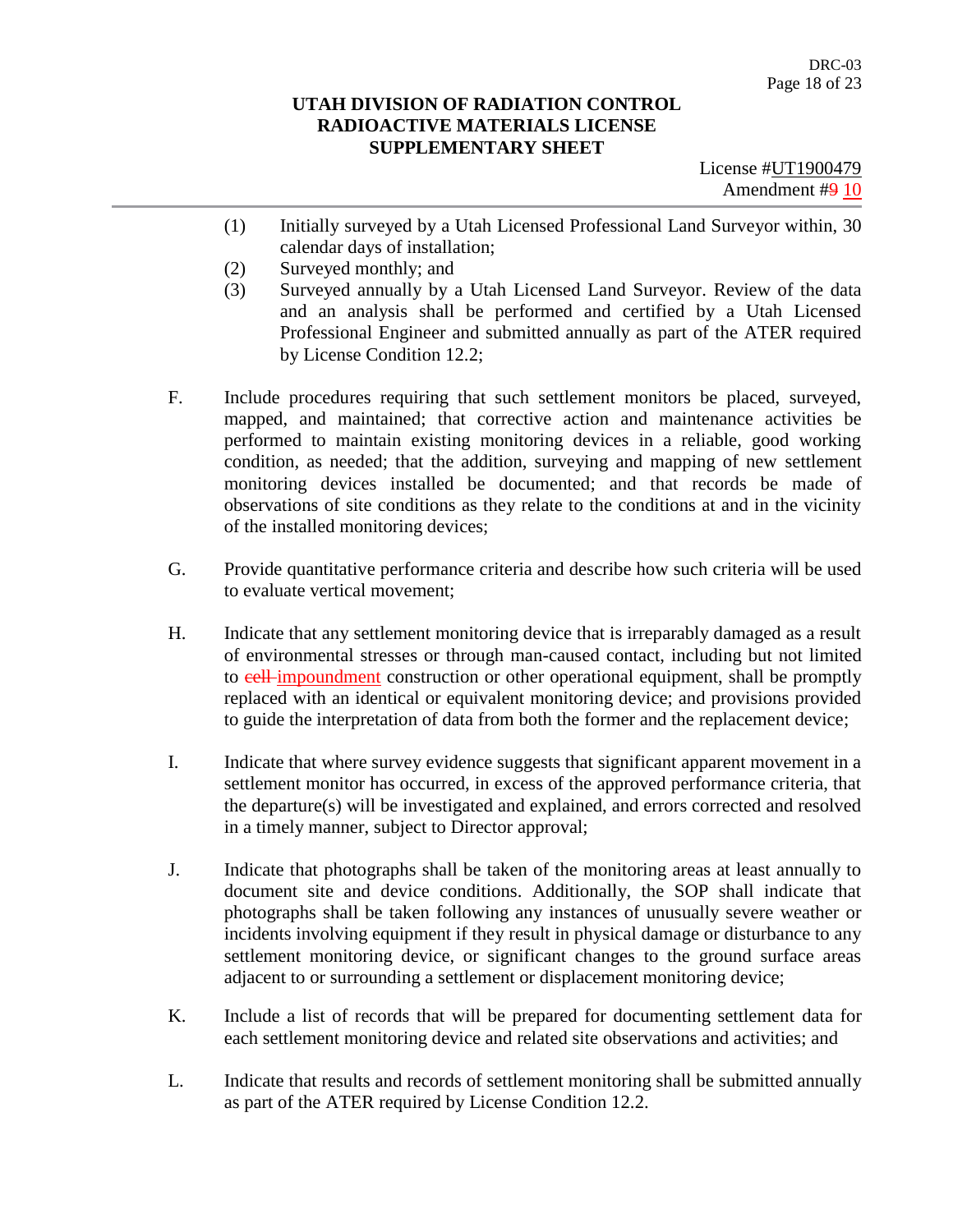License #UT1900479 Amendment #9 10

*[Applicable UDRC Amendment: 4] [Applicable UDWMRC Amendment:10]*

- 11.8 Movement (Displacement) Monitoring Standard Operating Procedure the Licensee shall perform monitoring for potential vertical and horizontal movements in the constructed dike portions of the tailings management cells impoundments in accordance with the currently Director approved Movement Monitoring Standard Operating Procedure (SOP). The Licensee shall document displacement monitoring data and compare such data to previous data to track potential movement (displacement). All data collected by the Licensee for these purposes shall be included in an annual report to be submitted to the Director, pursuant to License Condition 12.2. Said SOP includes the following minimum provisions:
	- A. Require that movement monuments be promptly installed following completion of construction of **cell-impoundment** dikes;
	- B. Indicate that the licensee will utilize movement monuments and monitoring methods that are resistant to shifting in their positions as a result of such forces as frost heave, erosion, burrowing animals, or other environmental factors;
	- C. Include an obligation for the Licensee to prevent man-caused damage to movement monuments, including, but not limited to vehicle and construction traffic damage. Such measures will include: 1) all equipment, procedures, provisions need to protect said settlement monitoring devices, 2) schedules for rapid verbal and written reporting of any such damage, and 3) corrective actions taken or to be taken by the Licensee to replace and/or repair said devices;
	- D. Indicate that movement monuments will be:
		- (1) Initially surveyed by a Utah Licensed Land Surveyor within 30 calendar days of installation;
		- (2) Surveyed semi-annually for the first three years following installation by a Utah Licensed Land Surveyor.
		- (3) Surveyed annually after the first three years by a Utah Licensed Land Surveyor
		- (4) Subjected to accelerated monitoring conducted under certain circumstances, at a frequency and in a manner approved by the Director; and
		- (5) Reviewed annually by a Utah Licensed Professional Engineer, who shall perform and certify an analysis of all survey data. This analysis shall be submitted pursuant to License Condition 12.2;
	- E. Include procedures requiring that such movement monuments be placed, surveyed, mapped, and maintained; that corrective action and maintenance activities be performed to maintain existing movement monuments in a reliable, good working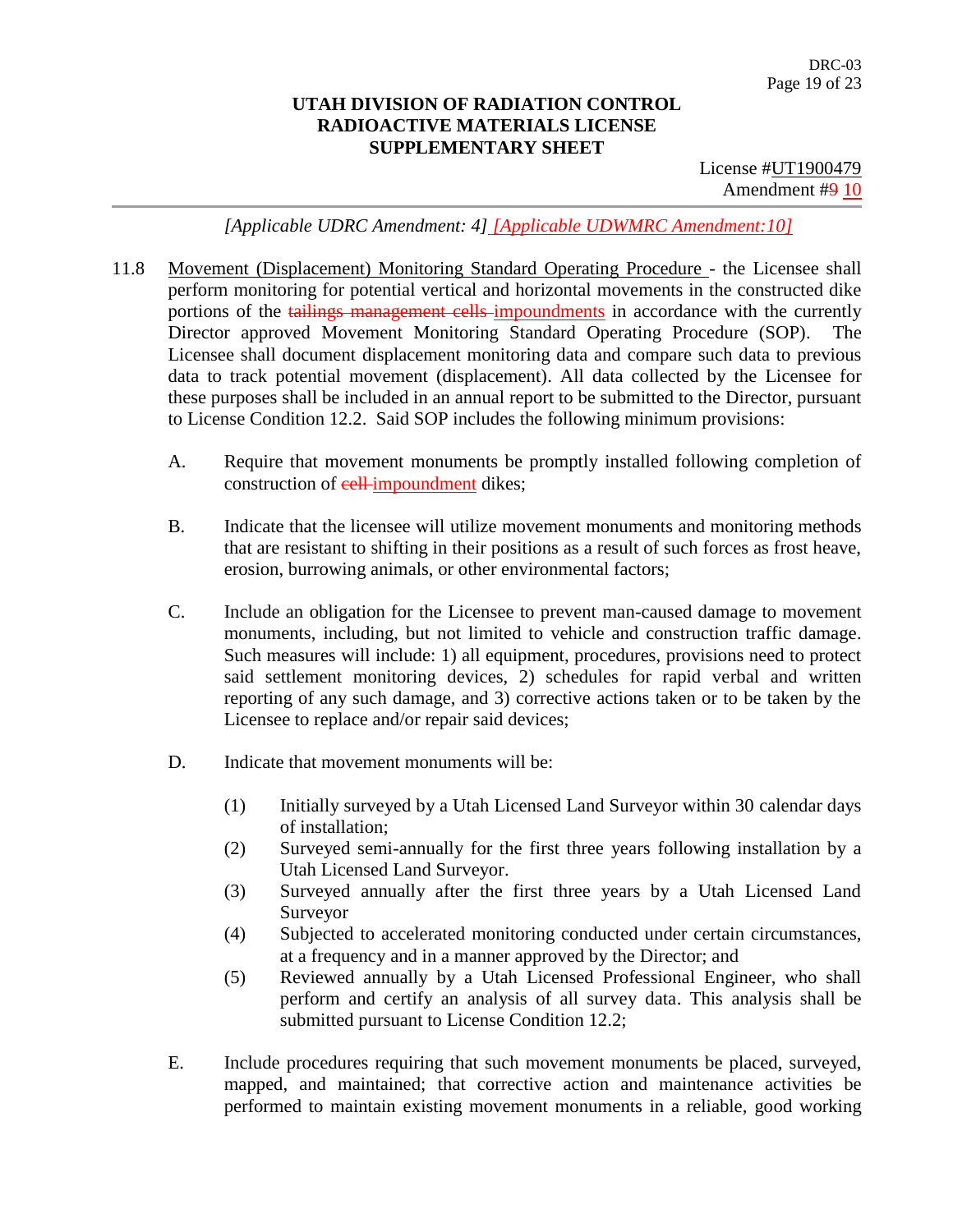License #UT1900479 Amendment #9 10

condition, as needed; that the addition, surveying and mapping of new movement monuments installed be documented; and that records be made of observations of site conditions as they relate to the conditions at and in the vicinity of the installed monuments;

- F. Provide quantitative performance criteria and describe how such criteria will be used to evaluate movements (displacements);
- G. Indicate that any movement monument that is irreparably damaged as a result of environmental stresses or through man-caused contact, including but not limited to cell impoundment construction or other operational equipment, shall be promptly replaced with an identical or equivalent movement monument; and provisions provided to guide the interpretation of data from both the former and the replacement device;
- H. Include a list of records that will be prepared for documenting movement (displacement) data for each movement monument and related site observations and activities; and
- I. Indicate that results and records of movements (displacements) shall be submitted annually as part of the ATER required by License Condition 12.2. *[Applicable UDRC Amendment: 4] [Applicable UDWMRC Amendment:10]*

## **SECTION 12: REPORTING REQUIREMENTS**

12.1 The licensee shall submit a detailed decommissioning plan to the Director at least twelve (12) months prior to planned final shutdown of mill operations that includes a detailed Quality Assurance Plan. The plan will be in accordance with NRC Regulatory Guide 4.15, "Quality Assurance for Radiological Monitoring Programs" and NUREG-1575, "Multi-Agency Radiation Survey and Site Investigation Manual (MARSSIM)" or equivalent most current guidance.

*[Applicable NRC Amendment: 13][Applicable UDRC Amendment: 1] [Applicable UDRC Amendment: 2]*

12.2 Annual Technical Evaluation Report (ATER) - starting 2021, the licensee shall submit an ATER for Director approval no later than <del>December 1</del> March 1, of each year, to coincide with the annual freeboard calculation date of November  $1<sup>st</sup>$  of each year when using the new Freeboard Calculation Method, as described in the letter from David A. Rupp of the Utah Division of Radiation Control to Mr. David C. Frydenlund of Denison Mines (USA) Corp, dated April 29, 2010. Each ATER shall incorporate all documents and attachments, including applicable updates to previously submitted documents with attachments that support information presented in the ATER, including, but not limited to maps, drawings, tables, and figures. The licensee shall include, as part of the ATER, results of tailings cell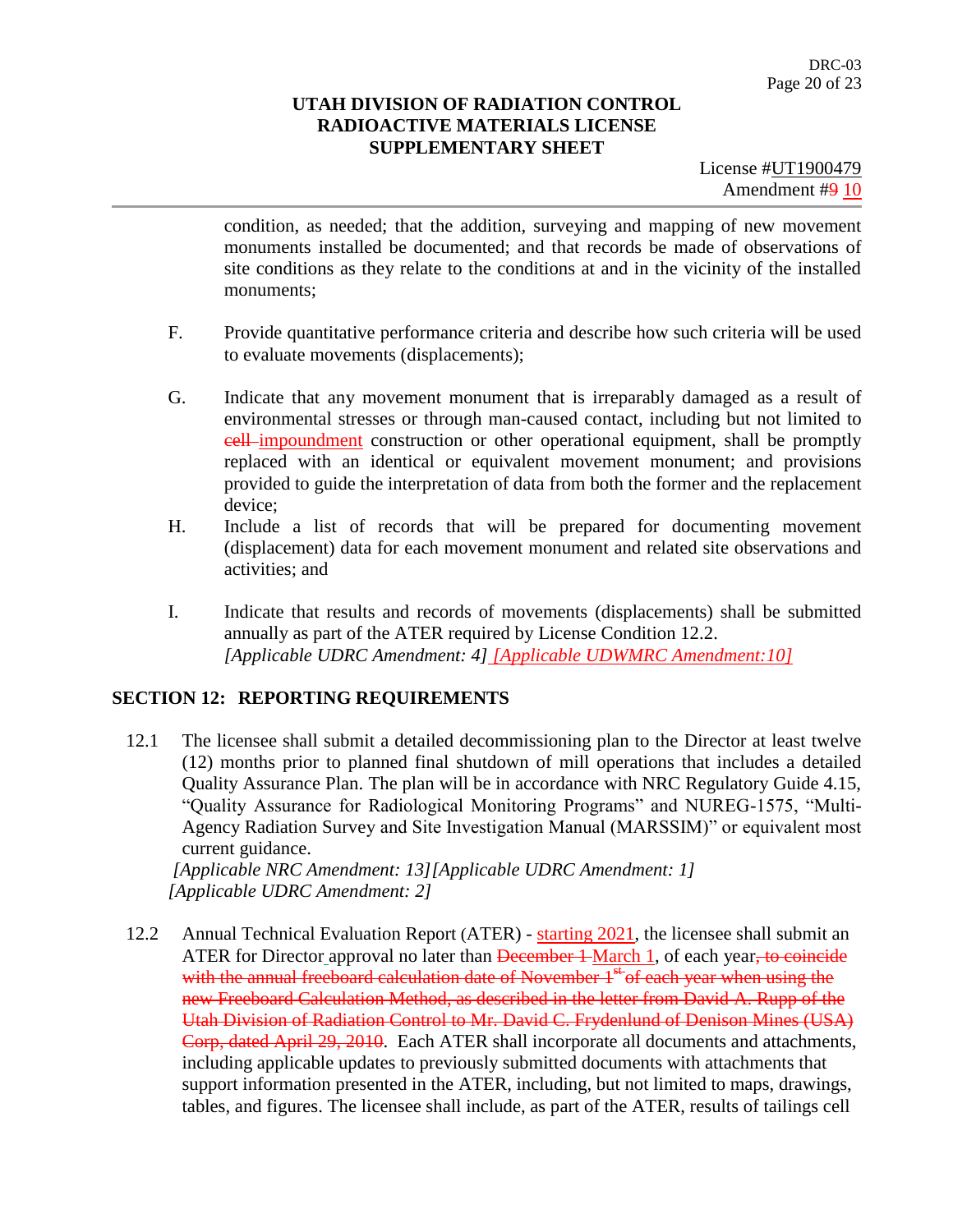License #UT1900479 Amendment #9 10

temporary cover settlement and dike displacement monitoring activities. The content of the tailings cell temporary cover settlement and displacement monitoring program related information shall include those records required under the Settlement Monitoring and Movement Monitoring SOPs (in License Conditions 11.7 and 11.8), as approved by the Director.

*[Applicable UDRC Amendment: 4] [Applicable UDWMRC Amendment:10]*

12.3 The licensee shall conduct a survey of land use (private residences, grazing areas, private and public potable water and agricultural wells, non-residential structures and uses and assess population growth or industry growth) in the area within five kilometers radius once every two years of the White Mesa Uranium Mill facility property boundaries and submit a report of this survey to the Director. The report shall be submitted on or before June 30 on even numbered years. This report shall indicate any differences in land use from that described in the last report including the following: 1) providing references and/or a description of methods utilized to obtain information included in the report; 2) listing all water wells, owners, approved use, and contact information within the specified search radius; and 3) including information on an updated land use map to be included with the report. *[Applicable UDWMRC Amendment: 8 Renewal]*

## **SECTION 13: CLOSEOUT CONDITIONS**

- 13.1 Except as specifically provided otherwise by this license, the licensee shall conduct operations in accordance with the statements, representations, and procedures contained in the documents, including any enclosures, listed below. Whenever the word "will" is used in the documents referenced below, it shall denote a requirement. The Utah Radiation Control Rules shall govern unless the statements, representations, and procedures in the licensee's application and correspondence are more restrictive than the rules.\*
	- A. Licensee's Standby Trust Agreement, as amended;
	- B. Licensee's letter to the NRC dated August 23, 1991 (including the license renewal application);
	- C. Licensee's revision submitted to NRC January 13, 1992;
	- D. Licensee's revision submitted to NRC April 7, 1992;
	- E. Licensee's revision submitted to NRC November 22, 1994;
	- F. Licensee's revision submitted to NRC July 27, 1995;
	- G. Licensee's revision submitted to NRC December 13, 1996;
	- H. Licensee's revision submitted to NRC December 31, 1996;
	- I. Licensee's revision submitted to NRC January 30, 1997.
	- J. Licensee's letter dated May 25, 2012 (Transfer of Control)
	- K. Licensee's letter dated June 27, 2012 (Transfer of Control)
	- L. Director's Letter dated June 27, 2012 (Transfer of Control Approval)
	- M. Licensee's letter dated August 3, 2012 (Name Change)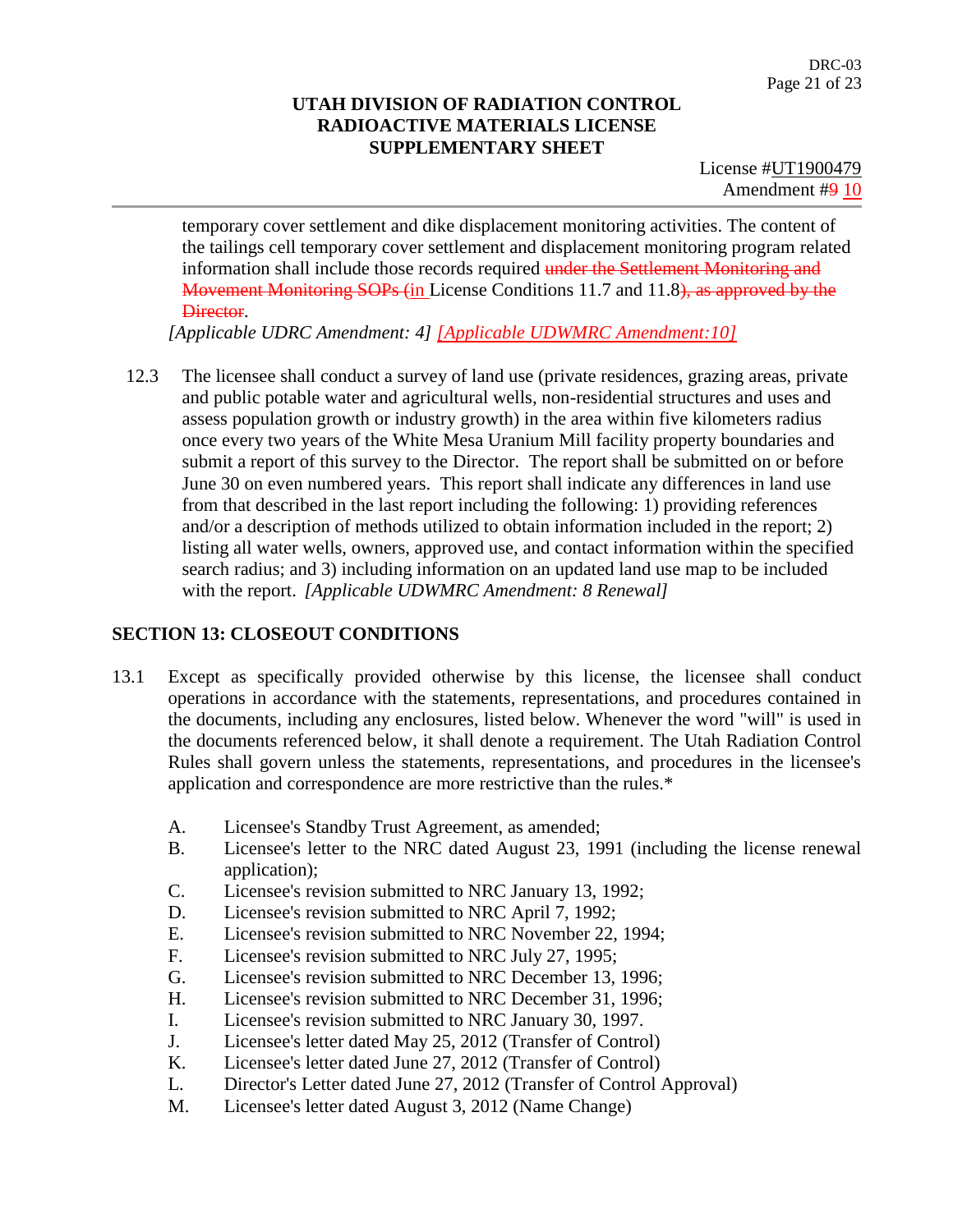License #UT1900479 Amendment #9 10

- N. Electronic Mail from David Frydenlund dated August 15, 2012 (Change Mailing Address)
- O. Electronic Emails from David Frydenlund dated October 22 and 23, 2013
- P. Licensee's letter dated December 13, 2013 (Performance Bond)
- Q. Director's letter dated December 20, 2013
- R. Licensee's letter dated April 27, 2011 (Dawn Mining Alt feed)
- S. Licensee's letter dated December 5, 2012 (Dawn Mining Alt feed)
- T. Licensee's letter dated June 14, 2013 (Dawn Mining Alt feed)
- U. Licensee's letter dated August 7, 2013 (Dawn Mining Alt feed)
- V. Electronic Email from Kathy Weinel dated April 24, 2014 to John Hultquist requesting minor mod to LC 11.9.
- W. White Mesa Uranium Mill License Renewal Application State of Utah Radioactive Materials License No. UT1900479, Volumes 1 through 5, from Denison Mines (USA) Corp. dated February 28, 2007 to Utah Division of Radiation Control.
- X. Health Physics and Engineering Interrogatories, Rounds 1 through 3, from Utah Division of Radiation Control dated November 24, 2008, July 2, 2009, and December 28, 2009 to Denison Mines.
- Y. Responses to DRC Health Physics and Engineering Interrogatories, From Denison Mines dated February 5, 2009, April 20, 2009, May 15, 2009, August 14, 2009, September 14, 2009, September 28, 2009, November 24, 2009, November 25, 2009, and March 5, 2010 to Utah Division of Radiation Control
- Z. Sequoyah Fuels Alternate Feed Request dated December 15, 2012, from Energy Fuels Resources Inc. to Utah Division of Radiation Control.
- AA. White Mesa Uranium Mill Reclamation and Decommissioning Plan Rev 5.1, from Energy Fuels dated August 10, 2016 and February 23, 2017 to UDWMRC.
- BB. Response to Notice of Enforcement Discretion date December 18, 2018, from Energy fuels Resources Inc. to Utah Division of Waste Management and Radiation Control.
- CC. Silmet Alternate Feed request dated April 18, 2019, from Energy Fuels Resources Inc. to the Utah Division of Waste Management and Radiation Control.
- DD. Volume and Procedural Modification Request for 11e.(2) Byproduct Material Disposal, from Energy Fuels dated October 9, 2019 to UDWMRC.
- EE. Moffat Tunnel Alternate Feed request dated December 23, 2019, from Energy Fuels Resources to the Utah Division of Waste Management and Radiation Control.

*\* For 13. LB through 13.1.1- NRC Amendment: 2;*

*For 13. I.J through 13.1.N- UDRC Amendment 5*

*For 13.1.0 through 13.1.Q - UDRC Amendment 6*

*For 13.1.R through 13.1. V- UDRC Amendment 7*

*For 13.1 W through 13.1AA – UDWMRC Amendment 8*

*For 13.1 BB through 13.1EE – UDWMRC Amendment 10*